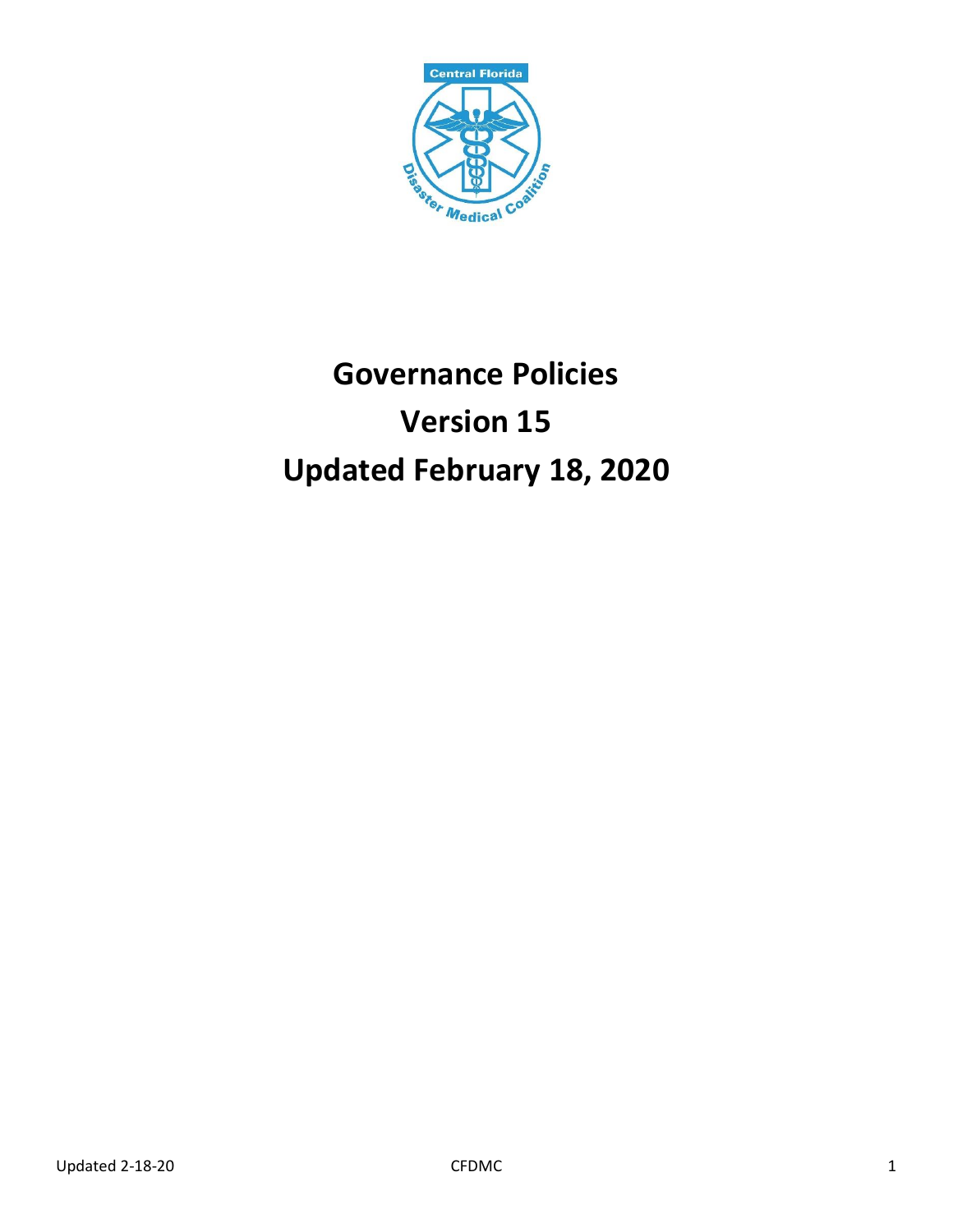## **Table of Contents**

| <b>CFDMC Bylaws</b>                                   | 3  |
|-------------------------------------------------------|----|
| <b>Charter/ Code of Ethics</b>                        | 9  |
| <b>Board Nominations/Elections Process</b>            | 13 |
| <b>Board Onboarding Process</b>                       | 14 |
| <b>Member Recruitment &amp; Onboarding</b>            | 15 |
| Communication                                         | 16 |
| <b>Financial Policies &amp; Processes</b>             | 17 |
| <b>Special Projects Funding Process</b>               | 19 |
| <b>Conflict Resolution</b>                            | 20 |
| <b>Vendor Selection Process</b>                       | 21 |
| <b>Independent Capacity of Contractor Attestation</b> | 22 |
| <b>Vendor Exhibit Policy</b>                          | 24 |
| <b>Public Access to Records Policy</b>                | 26 |
| <b>Document Retention &amp; Destruction Policy</b>    | 27 |
| <b>HIPPA &amp; Attestation</b>                        | 29 |
| <b>Social Media Policy</b>                            | 31 |
| <b>Travel Process</b>                                 | 34 |
| <b>Employment Policies</b>                            | 35 |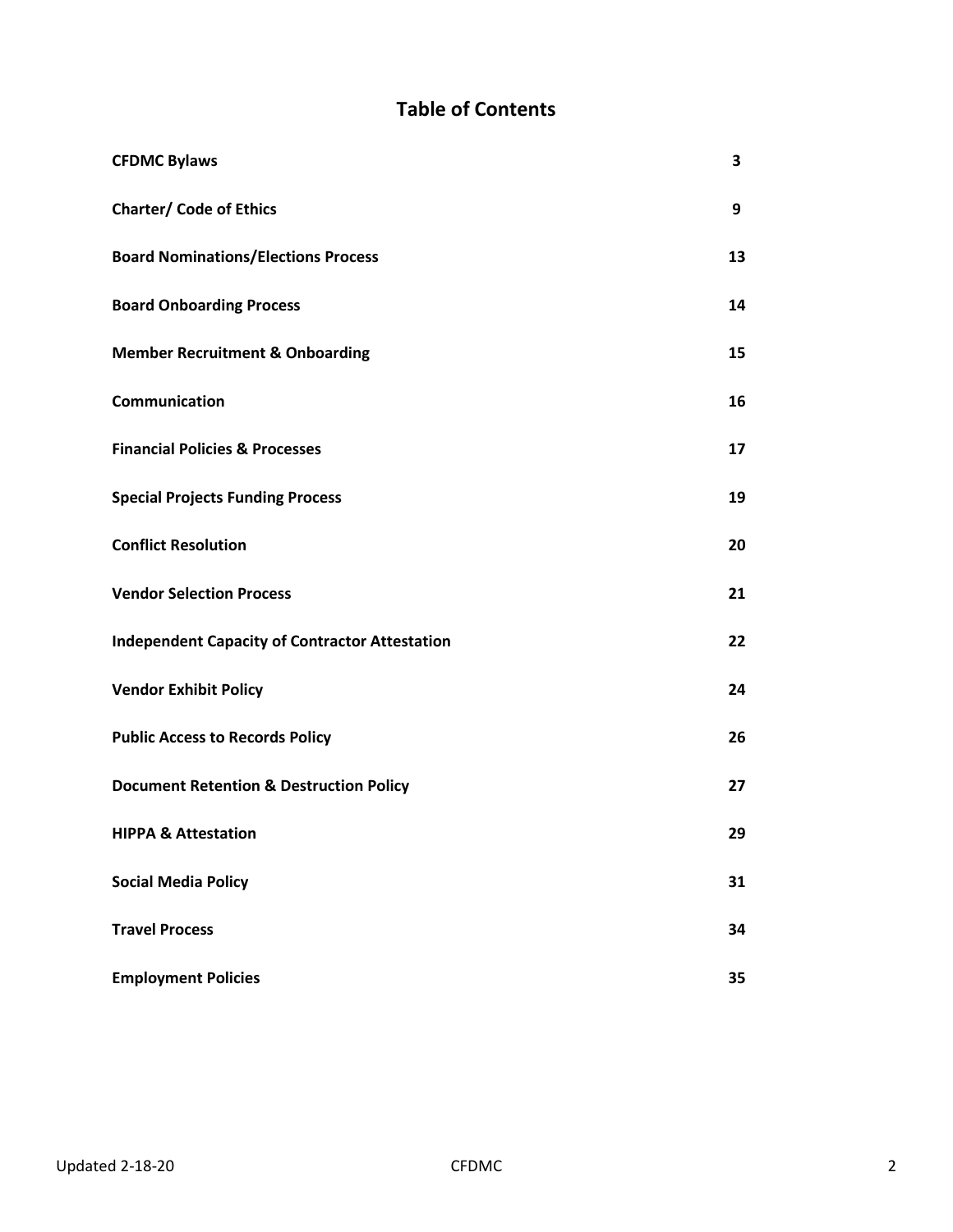## **Central Florida Disaster Medical Coalition (CFDMC) Bylaws**

**Adopted: 2-17-14 Amended: 12-16-14 Amended: 8-18-15 Amended: 1-17-17 Amended: 2-20-17 Amended: 4-17-18 Amended: 8-28-18 Amended: 3-6-19 Amended 4-24-19 Amended 02-18-20**

## **ARTICLE 1 – NAME**

These are the bylaws of the "Central Florida Disaster Medical Coalition," which is also known as and/or referred to as the CFDMC or the Coalition. CFDMC is a not-for-profit corporation operating under the laws of the State of Florida. CFDMC is recognized as the ASPR-designated healthcare coalition in Region 5.

#### **ARTICLE 2 – MISSION**

The mission of the CFDMC is to develop and promote healthcare emergency preparedness and response capabilities in the East Central Florida Domestic Security Task Force Region 5 (RDSTF Region 5), including the following nine counties: Brevard, Indian River, Lake, Martin, Orange, Osceola, Seminole, St. Lucie, and Volusia Counties. The CFDMC will facilitate healthcare organizations and other partners in working together collaboratively to build, strengthen, and sustain a healthcare preparedness and response system within Central Florida and to assist Emergency Management and Emergency Support Function (ESF)-8 (Health and Medical) with the National Preparedness Goal identified five mission areas: Prevention, Protection, Mitigation, Response, and Recovery as related to healthcare disaster operations. The major goals of the CFDMC are:

1) Facilitate information sharing among participating CFDMC Members and jurisdictional authorities to promote common situational awareness;

2) facilitate resource support by expediting the mutual aid process or other resource sharing arrangements among CFDMC Members and support the request and receipt of assistance from local, state, and federal authorities;

3) facilitate the interface between the CFDMC and appropriate jurisdictional authorities to establish effective support for healthcare system resiliency and medical surge; and

4) build and/or strengthen local health capacity and capabilities prior to, during, and after a disaster or emergency.

#### **ARTICLE 3 – VISION**

To create and sustain a resilient community with a common purpose and voice, subsequently protecting and saving lives during disasters of all types and sizes.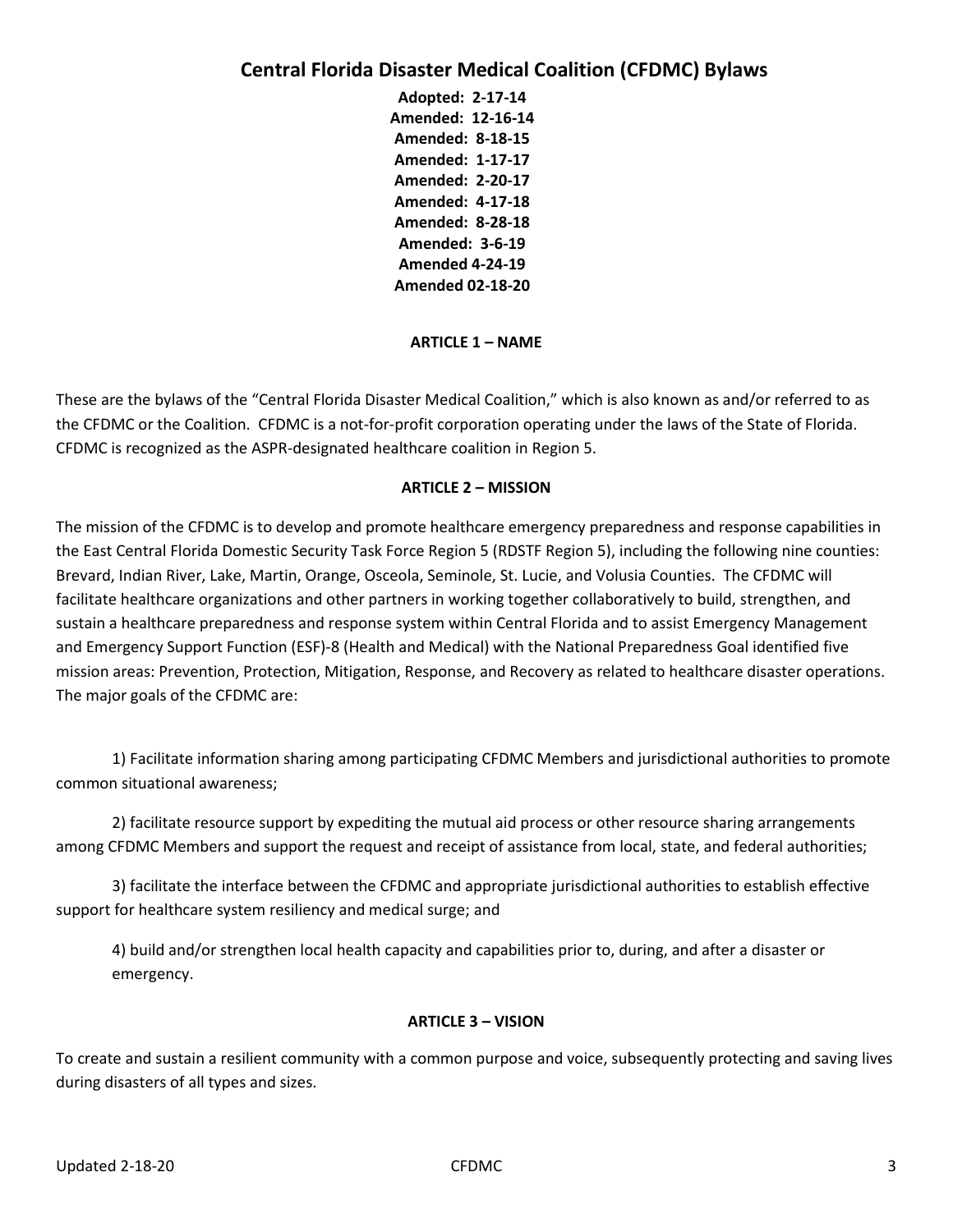The functions of CFDMC are:

- To develop, refine and sustain a healthcare coalition governance infrastructure capable of receiving, prioritizing, distributing, and monitoring local, state and federal grant funding for healthcare emergency preparedness, and evaluation of capabilities and capacities achieved
- To determine risks and threats related to the healthcare system and participate with other response partners in identifying all risks and threats within Central Florida
- To perform and maintain resource assessments, including identifying and prioritizing healthcare assets and essential services
- To determine gaps in healthcare preparedness and identify resources for mitigation of the gaps
- To facilitate coordination of emergency preparedness activities for the healthcare system, including:
	- o planning to prepare the healthcare system for a disaster
	- $\circ$  planning for at-risk individuals and those with special medical/behavioral health needs
	- o acquiring and maintaining adequate equipment/supplies for response
	- $\circ$  provision of training to assist healthcare responders to develop necessary response skills
	- $\circ$  improving healthcare response capabilities through coordinated exercises and evaluation
	- o ensuring overall readiness through coordination of emergency preparedness activities
- To seek new funding sources and integrate and leverage all funding streams to create and sustain capabilities
- To provide a forum for the healthcare community to interact with one another and other response entities at a community, county, regional, state and national level and to promote preparedness throughout the healthcare community through standardized practices and integration with other response partners
- To lead and champion interagency and interdisciplinary collaboration, coordination, and cooperation across all coalition partners
- To assist Emergency Management and ESF8 with multi-agency communication and coordination during a response and recovery.
- To assist healthcare organizations in understanding and complying with new emergency preparedness requirements.

## **ARTICLE 5 – MEMBERSHIP COMPOSITION & ROLES / RESPONSIBILITIES**

The CFDMC Membership shall be comprised of individuals and organizations that represent the healthcare preparedness and response disciplines in all communities in the nine counties included within the boundaries of the CFDMC: Brevard, Indian River, Lake, Martin, Orange, Osceola, Seminole, St. Lucie, and Volusia Counties. Membership will be representative of both the geographic diversity of Central Florida, and representative of the diverse healthcare and other essential partners.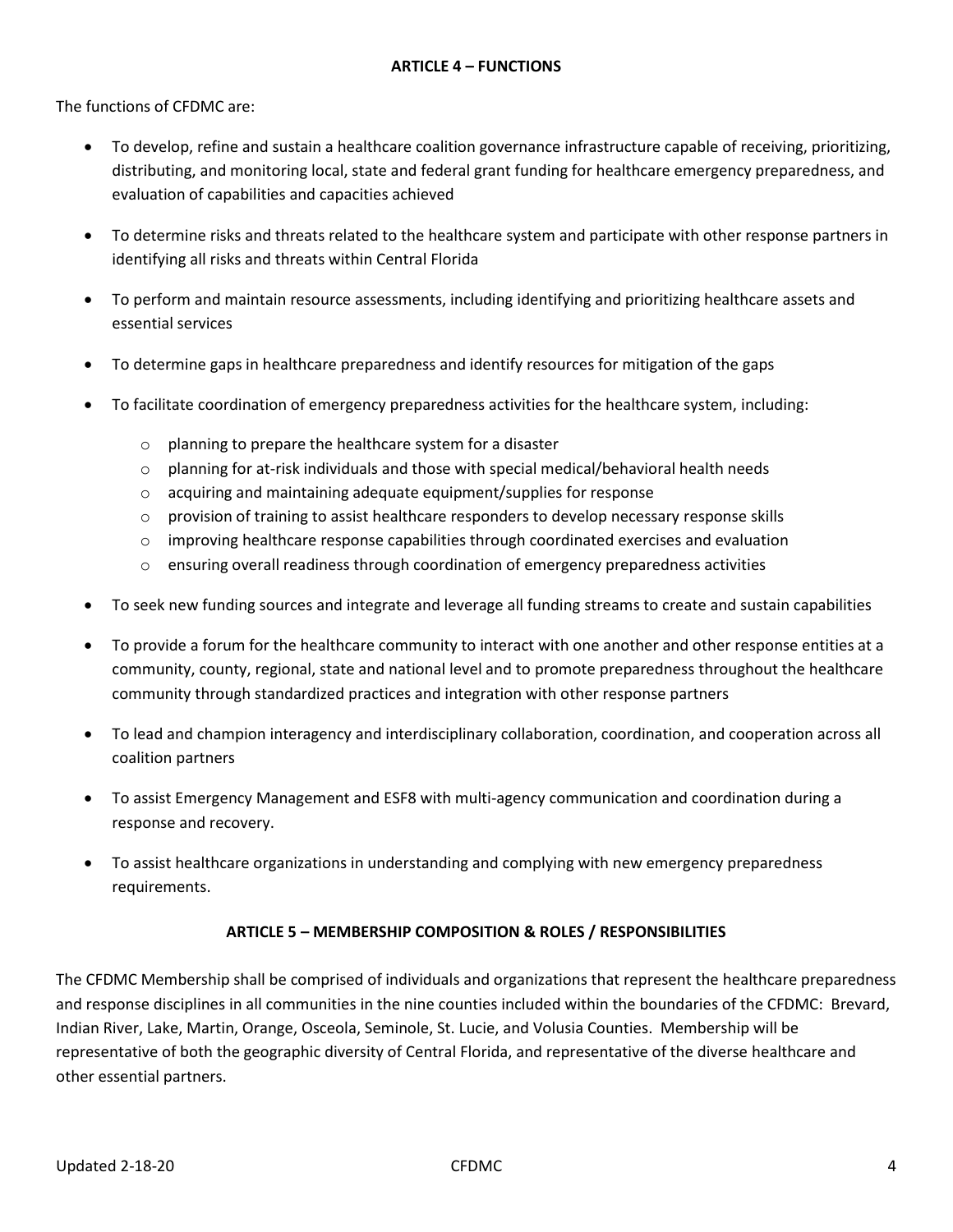**Composition**: The composition of the CFDMC, including Membership groups and the roles and responsibilities of each group, are outlined below:

**CFDMC Executive Committee**: General management of the CFDMC shall be vested in the CFDMC Executive Committee, comprised of the two appointed Regional Domestic Security Task Force (RDSTF) Health and Medical Co-Chairs, who serve as permanent members of the Executive Committee and the Board of Directors, the Board Chair, the Board Vice-Chair, the Board Treasurer, and the Executive Director. In the event of a Health and Medical Co-Chair vacancy, the Board will vote to recommend to the RDSTF a member of the Board as a replacement. At least one of the two health and medical co-chairs must be a senior leader with the Florida Department of Health. The Executive Committee is responsible for recruitment of and orientation for Board of Director Members, for scheduling and preparing for Board of Director and Member meetings, for evaluation of the Board of Directors and the Executive Director, and for communication with local, state and federal governance, including funding partners, the Domestic Security Oversight Team, the Bureau of Preparedness and Response, the RDSTF, and county and local officials. The Executive Committee will appoint an Executive Director. The Executive Director will serve as an exofficio, non-voting member of the Board of Directors. All other Executive Committee Members will also serve as voting members of the Board of Directors. The Executive Director is responsible for daily activities necessary to carry out the Board's direction. The Executive Committee may delegate tasks as deemed appropriate.

**CFDMC Board of Directors**: The CFDMC Board of Directors will serve as voting members of the CFDMC and are responsible for the governance of the CFDMC, for representing the geographic and discipline diversity of the CFDMC Members and communities, and for accepting the ultimate legal authority for the CFDMC. The CFDMC Board of Directors are also responsible for implementation and oversight of all CFDMC functions, including setting strategic direction, establishing plans for funding strategies, reviewing and approving the CFDMC budget, and developing, approving and implementing CFDMC policies and procedures. The Board of Directors shall consist of not less than fifteen (15) members and not more than twenty-one (21) members, and shall be comprised of:

- A representative from each of the nine (9) counties within the CFDMC boundaries
- Representation from the following essential partnership groups: Note: this is under revision by ASPR seek approval to change upon receipt of the new essential partners groups from ASPR.
	- Hospitals and health systems
	- Local Emergency Management / Public Safety
	- Local Public Health
	- EMS Providers (Public & Private)
	- Long-Term Care
	- Behavioral & Mental Health
	- Specialty Service Providers (dialysis, pediatrics, urgent care, District Medical Examiners, funeral directors, etc.)
	- Support Service Providers (laboratories, pharmacies, blood banks, poison control, etc.)
	- Primary Care Providers
	- Community Health Centers
	- Federal entities (NDMS, VA hospitals, DOD facilities)
	- Private entities associated with healthcare (e.g., Hospital Associations)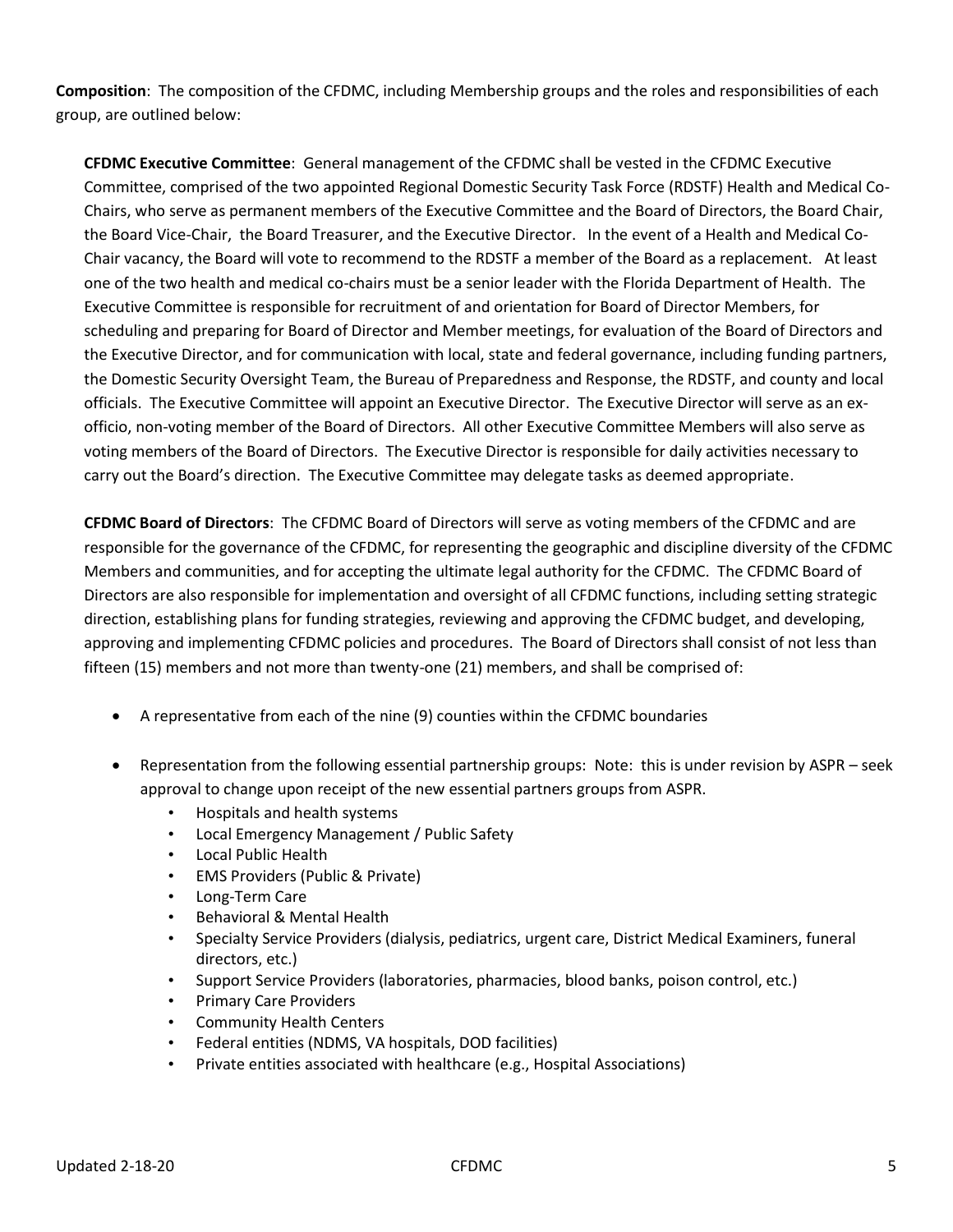The CFDMC Board of Directors will develop, implement, and maintain policies and procedures to carry out the required functions of the CFDMC. Board Members are required to complete Board Member orientation, sign a Board Commitment form, and sign the CFDMC Code of Conduct.

**Members:** The CFDMC Members will be comprised of individuals and organizations representative of the geographic diversity of the nine counties within the CFDMC boundaries and of the discipline diversity of essential partners and other stakeholders. The Board of Directors will rely heavily on the input of the CFDMC Members in its decision-making, and will seek to reach consensus on strategic direction, resource allocation, planning, training, exercises, response practices, and procedures. In addition to the essential partners identified above, CFDMC membership shall include representatives from the following stakeholder groups:

- Local and State Law Enforcement
- Public Works
- Private Organizations
- Non-government Organizations
- Non-Profit Organizations
- Volunteer Organizations Active in Disaster (VOAD)
- Community Organizations Active in Disaster (COAD)
- Faith-based Organizations
- Community-based Organizations
- Volunteer Medical Organizations (e.g., American Red Cross)
- Other Partners (as relevant)

CFDMC Members are partners who complete the Coalition Charter and Code of Conduct. A listing of Members will be developed and maintained.

**Other Committees, Action Groups, or Teams:** In addition to the above referenced groups, the Board of Directors may also appoint other committees, action groups or teams as needed to carry out the work of the CFDMC.

**Member Compensation:** All Members are volunteers and no Member shall be compensated for their appointment or participation as a Member. Members may be reimbursed for per diem and travel expenses incurred through the conduct of CFDMC business, including participation in conferences. Authorization must be obtained from the Executive Director in advance of incurring expenses and expenses are compensated using State of Florida travel guidelines.

## **ARTICLE 6 – APPOINTMENTS, ELECTIONS, TERMS & OFFICERS**

**Appointment of CFDMC Executive Committee**: CFDMC Executive Committee Members are comprised of the Health and Medical Co-Chairs; these individuals are appointed by the RDSTF Region 5. There is no term limit for these individuals. The elected Board Chair, Board Vice-Chair, Board Treasurer, and the Board-appointed Executive Director also serve as members of the Executive Committee.

**Board Transition:** The initial CFDMC Board of Directors will be comprised of the current Board Members of Central Florida Disaster Services, Inc. and the two RDSTF Region 5 Co-Chairs. Board Member vacancies during the transition will be nominated by the Executive Committee and appointed by a majority vote of the existing Board of Directors. Board Members are eligible to be elected to additional and/or consecutive two-year terms of office with no limit.

**Elections:** Elections to the Board of Directors for subsequent terms or to replace members who decline to serve an additional term will be held in December of odd years, beginning in 2015. The Executive Committee may serve as or will appoint a Nominating Committee to develop a ballot that ensures discipline and geographic diversity. The ballot must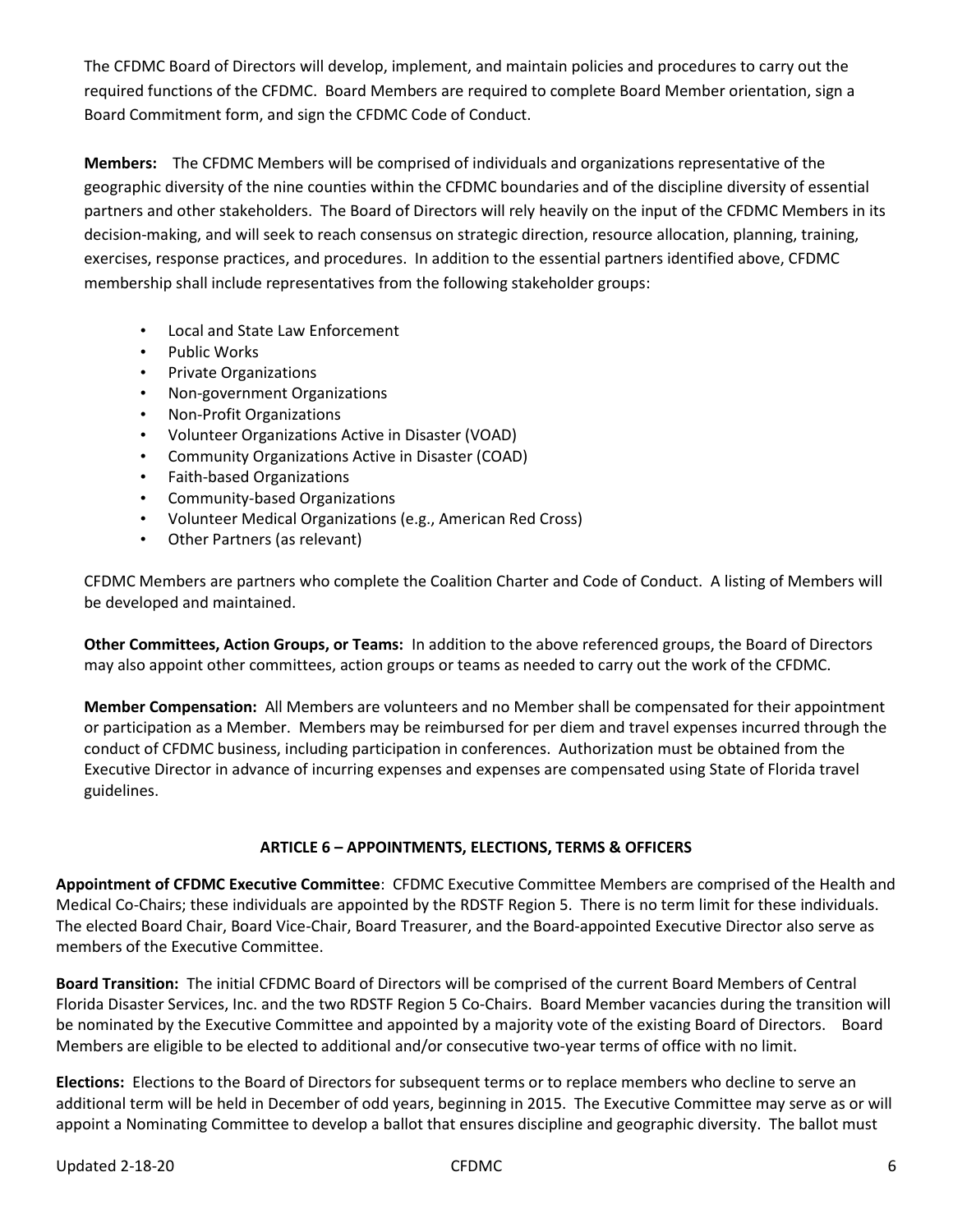be approved by the Executive Committee. Election to the Board will be based on majority votes returned via ballot by both the Board of Directors and Members.

**Board Officers:** The Board of Directors will nominate and by majority vote elect the following officers.

**Chair:** An elected Board member will serve as the Chair. The Chair will serve as a member of the Executive Committee and as such will assist in planning for and preparing for Board of Director and Member meetings. The Chair shall preside over Board of Director and Member meetings or arrange for the Vice Chair to preside over the meeting.

**Vice-**Chair: An elected Board member will serve as the Vice-Chair. By consent of the Board, the Vice-Chair may assume the role of the Chair for the remainder of the term upon resignation of the Chair. The Vice-Chair will serve as a member of the Executive Committee.

Beginning in December 2019, the Board will vote to confirm the appointment of the Vice Chair as the Board Chair for a two-year period and elect a new Vice Chair for a two-year period.

**Treasurer:** The Treasurer is an elected member of the Board and is appointed by the Board. The Treasurer serves as the financial officer of the organization, and assists with the preparation of the CFDMC budget, ensures that financial information is accurate and available to Board Members and reviews the annual audit, as required by law. The Executive Committee will appoint or purchase needed support for the Board Treasurer in these duties.

**Vacancies:** A vacancy in a Board Member position will be filled with a temporary appointment for the balance of the vacating Board Member's term that maintains the diversity of the Board. The appointment will require a majority vote by the Board of Directors, and the appointee will fulfill the remainder of the vacating member's term. Vacancies in Board Officers will be filled by a majority vote of the Board of Directors.

**Membership:** CFDMC Membership is open to any individual or organization in a designated essential partner group, and/or any other designated stakeholder group, as outlined above.

## **ARTICLE 7 – CODE OF CONDUCT**

To ensure transparency in its operations and to protect the integrity of the CFDMC, all Board Members agree to abide by the CFDMC Code of Ethics. Any issues involving a Board member will be referred to the Executive Committee. All CFDMC Members are also asked to review and sign the CFDMC Charter and Code of Ethics upon joining the coalition. Procedures will be implemented to address reporting of potential violations and to ensure compliance with the Code of Ethics.

#### **ARTICLE 8 – MEETINGS**

**Meeting Frequency:** The Board of Directors will meet at a minimum quarterly. Meetings may be face-to-face or virtual. A face-to-face meeting for all Members will be held at least once annually. A Special Meeting may be held upon call of at least two Executive Committee Members and/or the Board Chair.

**Access**: All meetings will have an agenda published at least three (3) days in advance of the meeting, and minutes shall be taken and retained. All meeting minutes will be posted in a location accessible to all Members. The Coalition and its Board are not subject to Government in the Sunshine requirements but are committed to transparency to its members.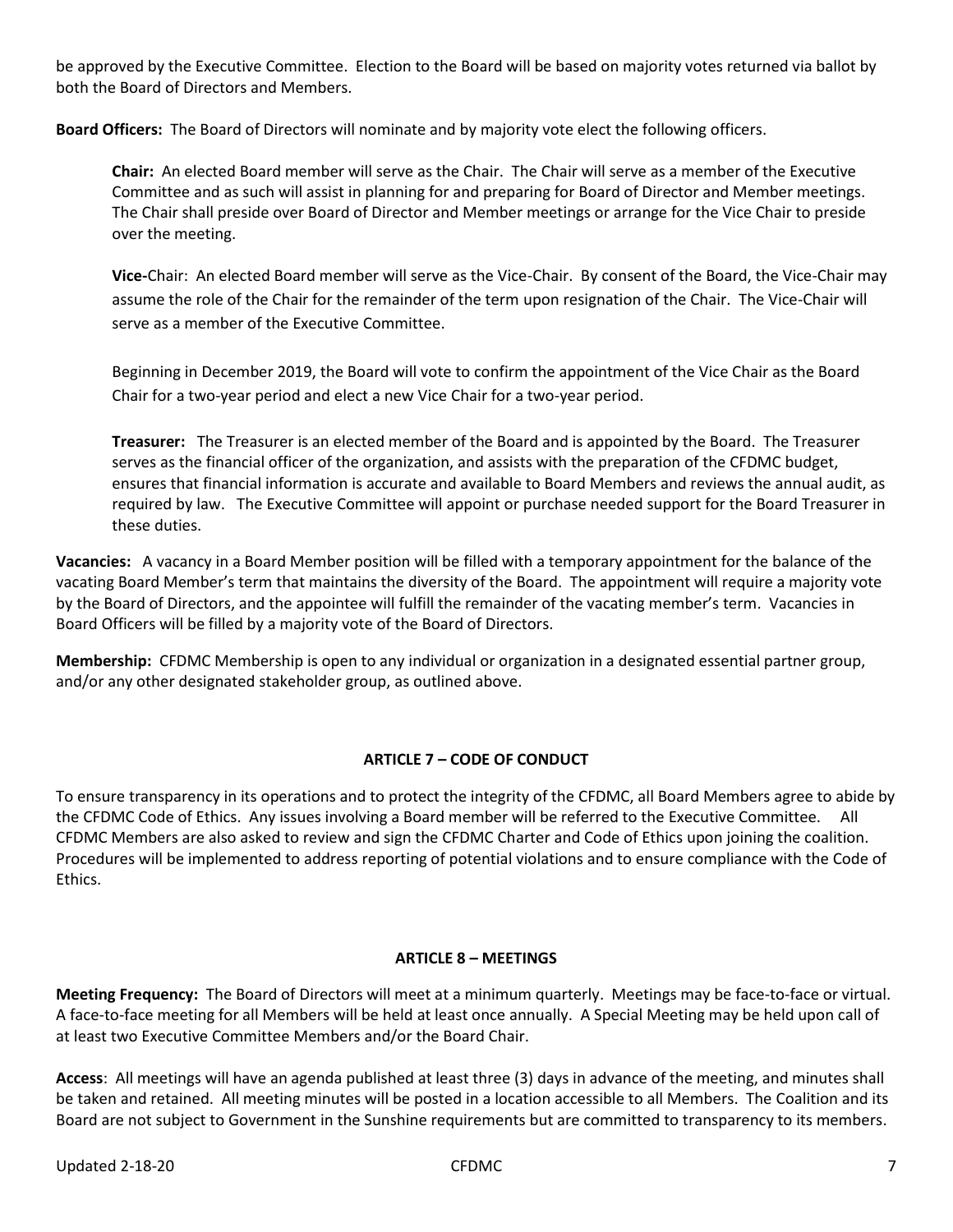**Parliamentary Procedure**: Meetings will be conducted using a consensus model, ensuring that all Board members' voices are heard and seeking overwhelming agreement with any decision. Where appropriate, a vote will be taken.

**Quorum:** A simple majority of the Board of Directors shall constitute a quorum for the legal transaction of business.

**Attendance:** Board of Directors who are absent for more than one-quarter of the meetings or for three (3) consecutive meetings during a term of appointment may be replaced upon a majority vote of the Executive Committee Members and the Board Chair. Board of Director Members may delegate an alternate to participate on their behalf but must provide written notice to the Executive Committee delegating voting privileges to the designee.

**Proxies.** At any meeting of the Board, a Board member entitled to vote may vote by proxy executed in writing by the Board member. No proxy shall be valid after two months from the date of its execution, unless otherwise provided in the proxy.

#### **ARTICLE 9 - FISCAL YEAR**

The fiscal year of the CFDMC will be July 1 through June 30 annually, to comply with the State Fiscal year.

#### **ARTICLE 10 - RECORDS**

The CFDMC shall maintain permanent, correct and complete records of account and shall retain records in such form and manner as required by law. The Board of Directors has developed written procedures to address records retention and to address access to records by Board of Director Member and funding partners. See Records Retention Schedule.

#### **ARTICLE 11 - AMENDMENTS TO THE BYLAWS**

The Board will review the Bylaws and Governance Policies annually. Initial changes to the bylaws will be provided to Board 15 days prior and may be adopted by a two-thirds vote of the CFDMC Board of Directors. The Bylaws are posted on the CFDMC website.

Adopted by two-thirds vote of the CFDMC Board of Directors this

16th day of December, 2014 **Amended: 12-16-14 Amended: 8-18-15 Amended: 1-17-17 Amended: 2-20-17 Amended 4-17-18 Amended 8-28-18 Amended 3-6-19 Amended 4-24-19 Amended 2-18-20**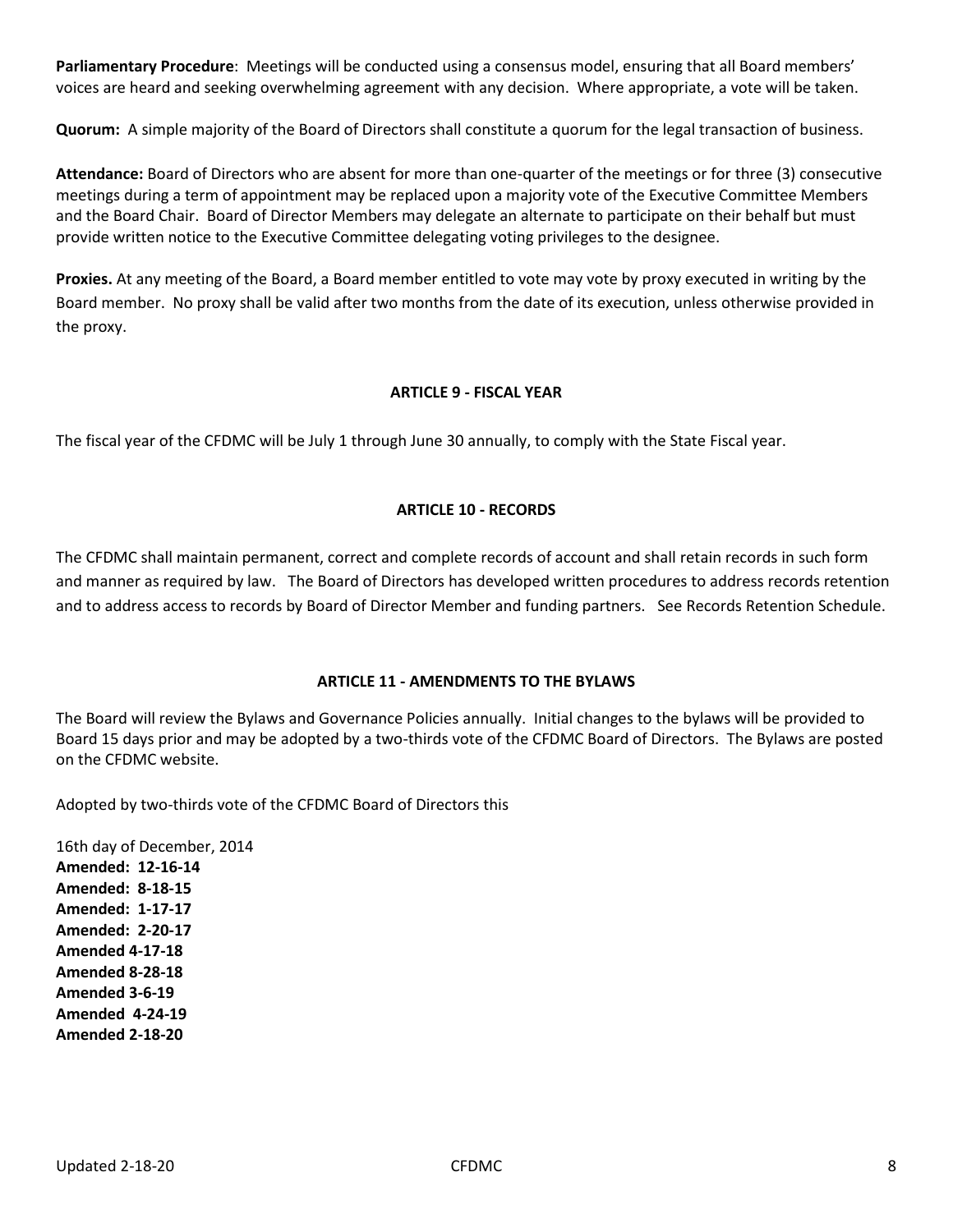#### **Central Florida Disaster Medical Coalition Charter and Code of Ethics**

(Online survey at [www.centralfladisaster.org/](http://www.centralfladisaster.org/)Join)

This Charter is entered into among the Members of the Central Florida Disaster Medical Coalition (CFDMC or the Coalition).

The mission of the CFDMC is to develop and promote healthcare emergency preparedness and response capabilities in the East Central Florida Domestic Security Task Force Region 5 (RDSTF Region 5), including the following nine counties: Brevard, Indian River, Lake, Martin, Orange, Osceola, Seminole, St. Lucie, and Volusia Counties. The CFDMC will facilitate healthcare organizations and other partners in working together collaboratively to build, strengthen, and sustain a healthcare preparedness and response system within Central Florida and to assist Emergency Management and Emergency Support Function (ESF)-8 (Health and Medical) with the National Preparedness Goal identified five mission areas: Prevention, Protection, Mitigation, Response, and Recovery as related to healthcare disaster operations. The major goals of the CFDMC are:

1) Facilitate information sharing among participating CFDMC Members and jurisdictional authorities to promote common situational awareness;

2) facilitate resource support by expediting the mutual aid process or other resource sharing arrangements among CFDMC Members and support the request and receipt of assistance from local, state, and federal authorities;

3) facilitate the interface between the CFDMC and appropriate jurisdictional authorities to establish effective support for healthcare system resiliency and medical surge; and

4) build and/or strengthen local health capacity and capabilities in the event of an emergency or disaster.

The CFDMC Membership shall be comprised of individuals and organizations that represent the healthcare and emergency preparedness disciplines in all communities in the nine counties included within the boundaries of the CFDMC. Membership will be representative of both the geographic diversity of Central Florida, and representative of the diverse healthcare and other essential partners.

**As a Member of the Central Florida Disaster Medical Coalition, I will:**

**1. Collaborate on the identification of local and regional healthcare disaster preparedness needs and support the Coalition's efforts to plan, train, equip and exercise healthcare preparedness capabilities that meet Assistant Secretary for Preparedness Response (ASPR), Hospital Preparedness Program (HPP), and Homeland Security Exercise and Evaluation Program (HSEEP) requirements.** 

**2. Participate in all-hazards emergency planning.**

**3. Participate in at least one exercise annually hosted by the Coalition or a Coalition Member.**

**4. Assist Emergency Management and ESF8 as requested with multi-agency coordination during a response.**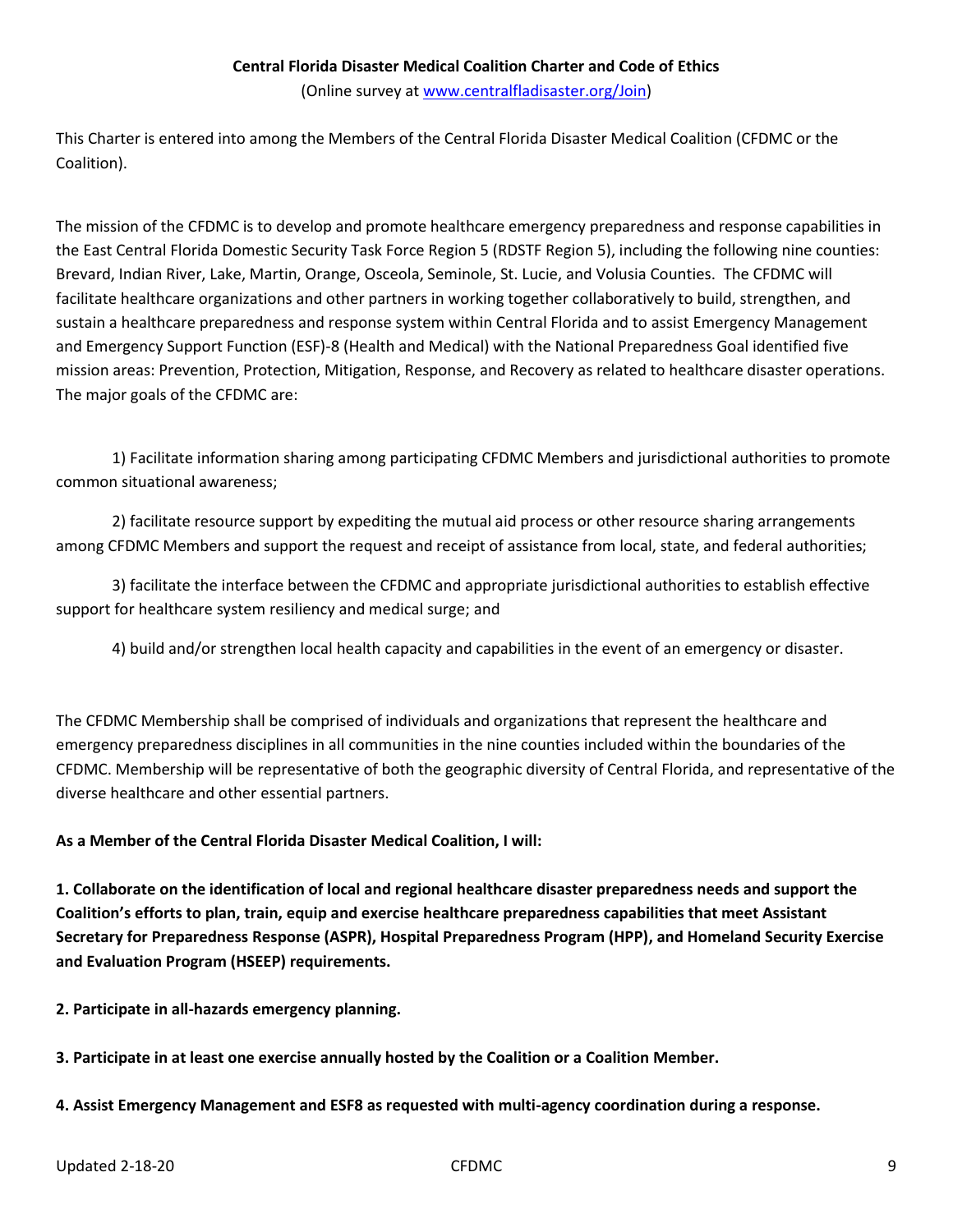- **5. Regularly participate in Coalition meetings.**
- **6. Regularly participate in Coalition communication drills.**
- **7. Uphold the highest ethical and moral standards and abide by the Coalition Code of Ethics.**

|   | By entering the information requested below, I agree to become a member of the CFDMC.  |  |  |  |  |
|---|----------------------------------------------------------------------------------------|--|--|--|--|
|   |                                                                                        |  |  |  |  |
|   |                                                                                        |  |  |  |  |
|   |                                                                                        |  |  |  |  |
|   | * 5. County (choose all that apply):                                                   |  |  |  |  |
| П | <b>Brevard</b>                                                                         |  |  |  |  |
| П | <b>Indian River</b>                                                                    |  |  |  |  |
| П | Lake                                                                                   |  |  |  |  |
| П | Martin                                                                                 |  |  |  |  |
| П | Orange                                                                                 |  |  |  |  |
| П | Osceola                                                                                |  |  |  |  |
| П | Seminole                                                                               |  |  |  |  |
| П | St. Lucie                                                                              |  |  |  |  |
| П | Volusia<br>Other (please specify:<br>* 6. Affiliation (choose all that apply):         |  |  |  |  |
| П | Hospital / Health System                                                               |  |  |  |  |
| П | Local Emergency Management / Public Safety                                             |  |  |  |  |
| П | Local Public Health                                                                    |  |  |  |  |
| П | <b>EMS Provider (Public and Private)</b>                                               |  |  |  |  |
| П | Long-Term Care                                                                         |  |  |  |  |
| П | <b>Behavioral and Mental Health</b>                                                    |  |  |  |  |
| П | Specialty Support Provider (e.g. dialysis, pediatrics, urgent care)                    |  |  |  |  |
| П | Support Services Provider (e.g. laboratories, pharmacies, blood banks, poison control) |  |  |  |  |
| П | <b>Primary Care Provider</b>                                                           |  |  |  |  |
| п | <b>Community Health Center</b>                                                         |  |  |  |  |
| П | <b>Tribal Healthcare</b>                                                               |  |  |  |  |
| П | Federal Entity (NDMS, VA, DoD facilities)                                              |  |  |  |  |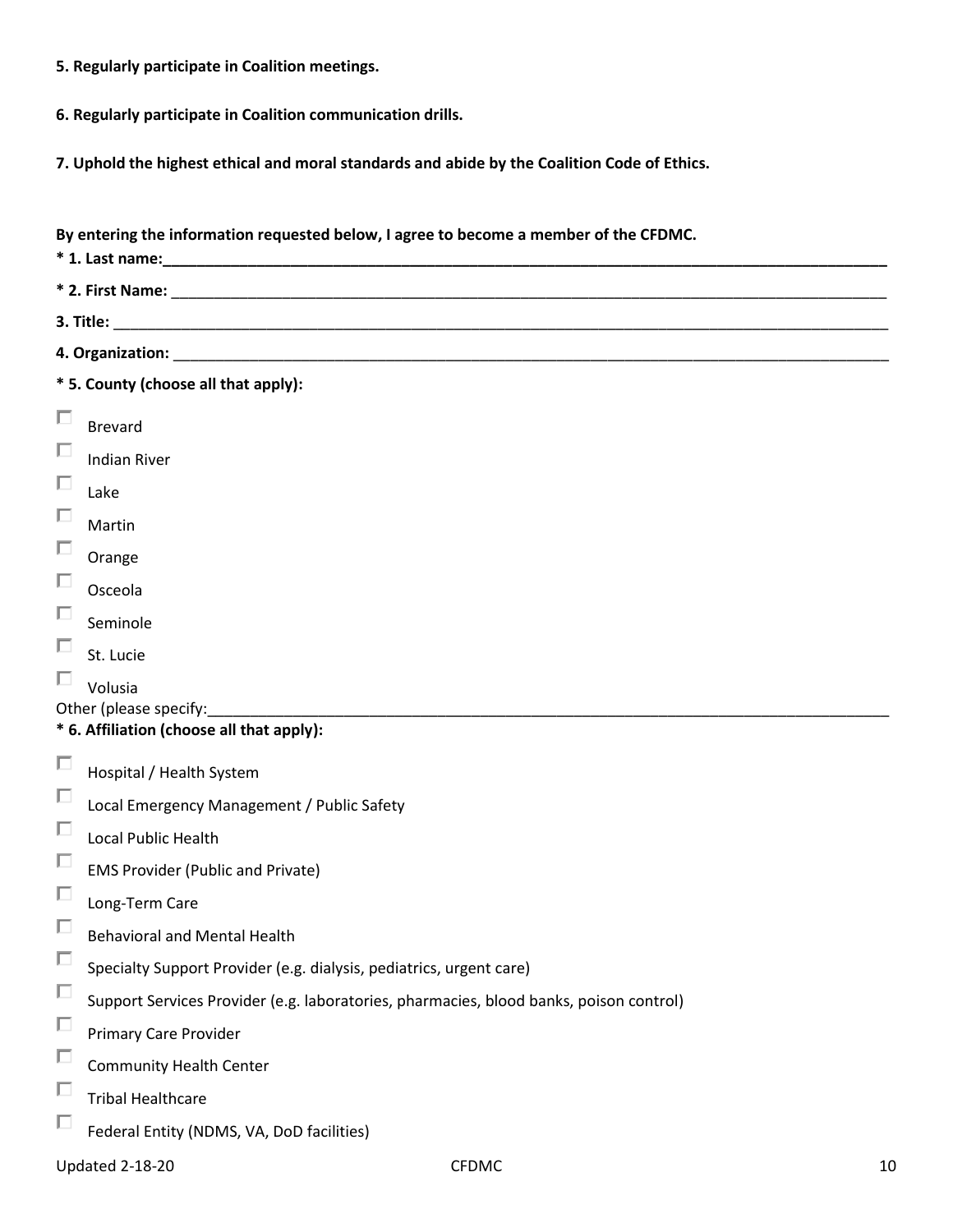| П | Private entity associated with healthcare (e.g. associations) |  |  |
|---|---------------------------------------------------------------|--|--|
| П | Local/state law enforcement                                   |  |  |
| П | <b>Public Works</b>                                           |  |  |
| П | <b>Business</b>                                               |  |  |
| П | Non-Governmental Organization                                 |  |  |
| П | Non-Profit Organization                                       |  |  |
| П | Volunteer Organizations Active in Disaster (VOAD)             |  |  |
| П | Community Organizations Active in Disaster (COAD)             |  |  |
| П | Faith-based Organization                                      |  |  |
| П | Community-based Organization                                  |  |  |
| П | Volunteer Medical Organization (e.g. American Red Cross)      |  |  |
|   |                                                               |  |  |
|   |                                                               |  |  |
|   |                                                               |  |  |
|   |                                                               |  |  |
|   |                                                               |  |  |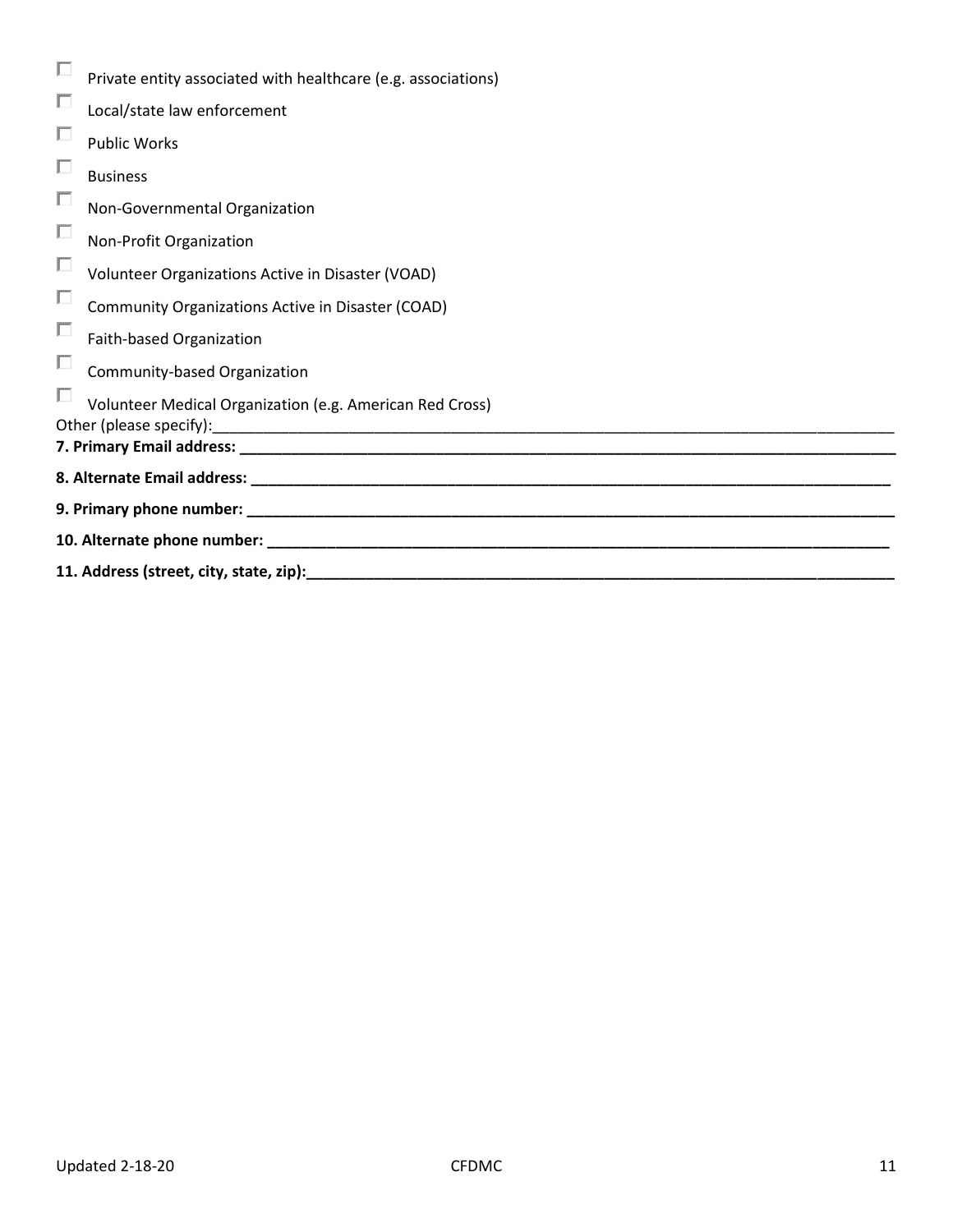#### **Coalition Code of Ethics**

**In order to achieve the CFDMC mission, it is imperative that all those associated with the Coalition, including the Board of Directors, Members, staff and volunteers, uphold the highest ethical and moral standards while representing the Coalition. The Code of Ethics was developed to define basic principles and guidelines for conduct and should not be taken as a set of absolute rules. The avoidance of perception of conflict is as important as the avoidance of actual conflict. The Coalition Board of Directors is responsible for the interpretation, investigation, and action regarding potential or actual ethics violations.** 

**All Members of the Central Florida Disaster Medical Coalition Board of Directors, Executive Committee, Members, staff and volunteers shall:** 

**1) Conduct themselves professionally, with the highest level of integrity, accuracy, fairness, and responsibility to the public.** 

**2) Act in the best interest of the Coalition, rather than in the furtherance of personal interests or interests of third parties.** 

**3) Disclose the existence of any real or potential conflicting or competing interest that may impact your ability to act in the best interest of the Coalition. This includes but is not limited to any employment, contract or investment interest.** 

**4) Board members with a financial or personal interest in any matter under discussion by the Board must disclose the nature of the interest and withdraw from discussion, lobbying and voting on the matter.** 

**5) Not use the Coalition logo or not use any materials, products or services developed by the Coalition for proprietary purposes.**

**6) Ensure that the Coalition's financial resources are used wisely and only to further the Coalition's mission, goals and objectives.**

**7) Not intentionally communicate false or misleading information about the Coalition or its Members.**

**8) Accept only those duties and responsibilities that they feel they are fully prepared to complete, including service on the Executive Committee or Board of Directors.**

**9) Endeavor to actively promote the mission, goals and objectives of the Coalition.** 

**10) Not discriminate based on race, religion, national origin, sex, age, sexual orientation, economic or physical or mental disability or illness. The Board will continually broaden its understanding and acceptable of cultural and individual differences and the impact of these in emergency preparedness planning and response.**

**11) Fundraising on behalf of the Coalition must have prior written approval by the Board of Directors. All fundraising practices will be consistent with the mission, goals and objectives of the Coalition. All statements made on behalf of the Coalition during fundraising appeals about the use of a contribution will be honored.**

**12) Report any perceived or actual violation of the Code of Ethics by a Coalition Member to the Board of Directors. \* By entering my name below, I accept and agree to abide by the Coalition Code of Ethics.** 

**NAME:\_\_\_\_\_\_\_\_\_\_\_\_\_\_\_\_\_\_\_\_\_\_\_\_\_\_\_\_\_\_\_\_\_\_\_\_\_\_\_\_\_\_\_\_\_\_\_\_\_\_\_\_\_\_\_\_\_\_\_\_\_\_\_\_\_\_\_\_\_\_\_\_\_\_\_\_\_\_\_\_\_\_\_**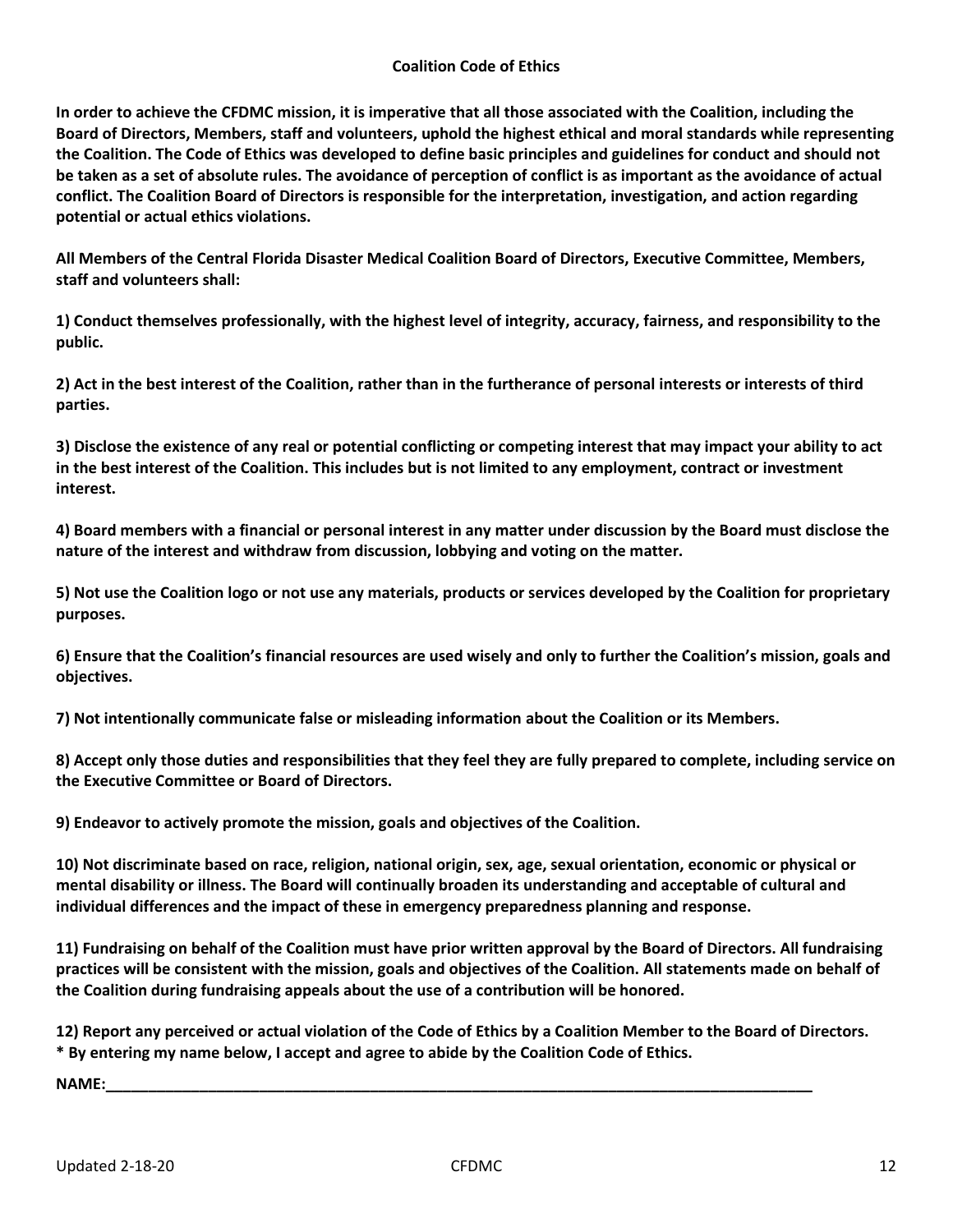#### **BOARD NOMINATIONS/ELECTIONS PROCESS**

The CFDMC Board of Directors shall consist of not less than fifteen (15) members and not more than twenty-one (21) members. The Executive Director serves as a non-voting ex-officio member of the Board. The initial Board of Directors were solicited by and appointed by the existing Coalition Board in 2014 and 2015, with a focus on balancing Board representation across each of the nine counties within the region, and across each of the essential partnership groups.

The Executive Committee shall serve as the Board nominations committee. Elections to the Board are held in oddnumbered years. In the fall of odd-numbered years, nominations for vacancies will be solicited from among the membership. A deadline and a process for making nominations will be distributed to all members. Any member may make a nomination and self-nominations are permitted. Nominees must be a member of the CFDMC. Nominations must meet the county and essential partnership group requirements for the vacancy. Paid consultants are not permitted to serve on the Board. Nominees from organizations already represented on the Board are not eligible for election; only one representative from an organization may serve on the Board at any time. Nominations must be submitted in the manner and by the due date determined by the Executive Committee and as announced to members. The Executive Committee will contact nominees to verify their willingness to serve and to obtain a bio.

In the December of odd-numbered years, the Executive Committee will prepare a ballot based on nominations received, including a bio for each nominee. The ballot will be distributed to members via email. Each member may vote using the provided ballot. The ballots must be submitted to the Executive Committee in the manner and by the due date determined by the Executive Committee and as announced to members. To ensure the integrity of the process, ballots must include the name of the voting member; however, the votes of individual members will not be disclosed. All eligible votes will be tallied. The individual receiving the highest number of votes for a Board position will be presented to the Board for appointment and announced to membership. In the event of a tie, the Board will vote to decide the winner.

In January following an election, the Executive Committee will seek member input on the nominations/election process and use feedback received to improve the process.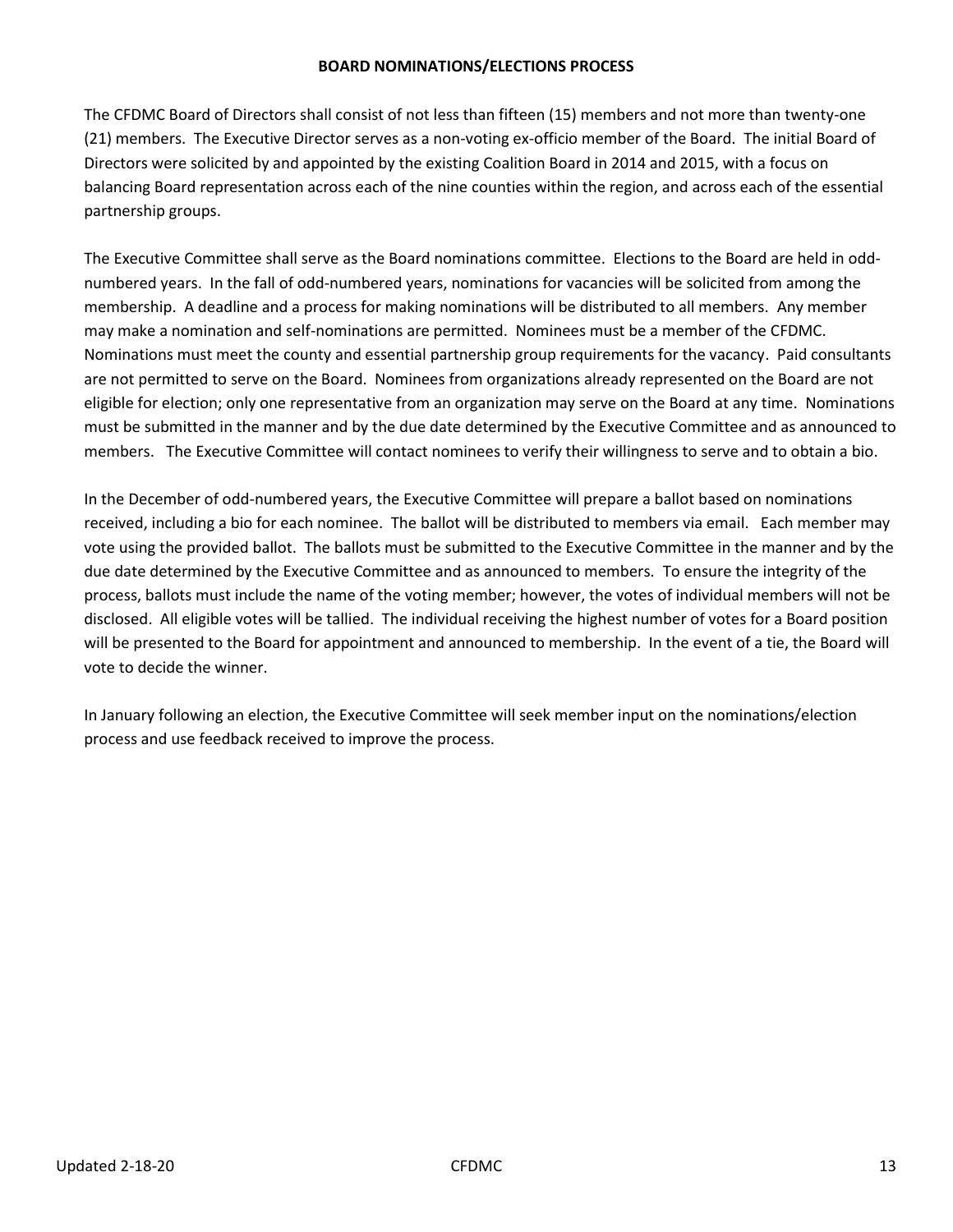#### **Board Onboarding Process**

New Board members receive a letter of appointment, including:

- Date term begins/ends
- County(ies)/essential partnership group(s) represented
- Executive Committee Mentor

Within 30 days of appointment/election, the Executive Director will schedule an orientation session with the new Board member, including a review of:

- Board and member meetings
- Board members
- Bylaws and governance policies
- Glossary of terms
- Strategic Plan
- Budget/Work plan
- Traffic Light report
- Website

Retiring Board members are presented with a letter and a token of recognition.

The Board will evaluate the onboarding process annually.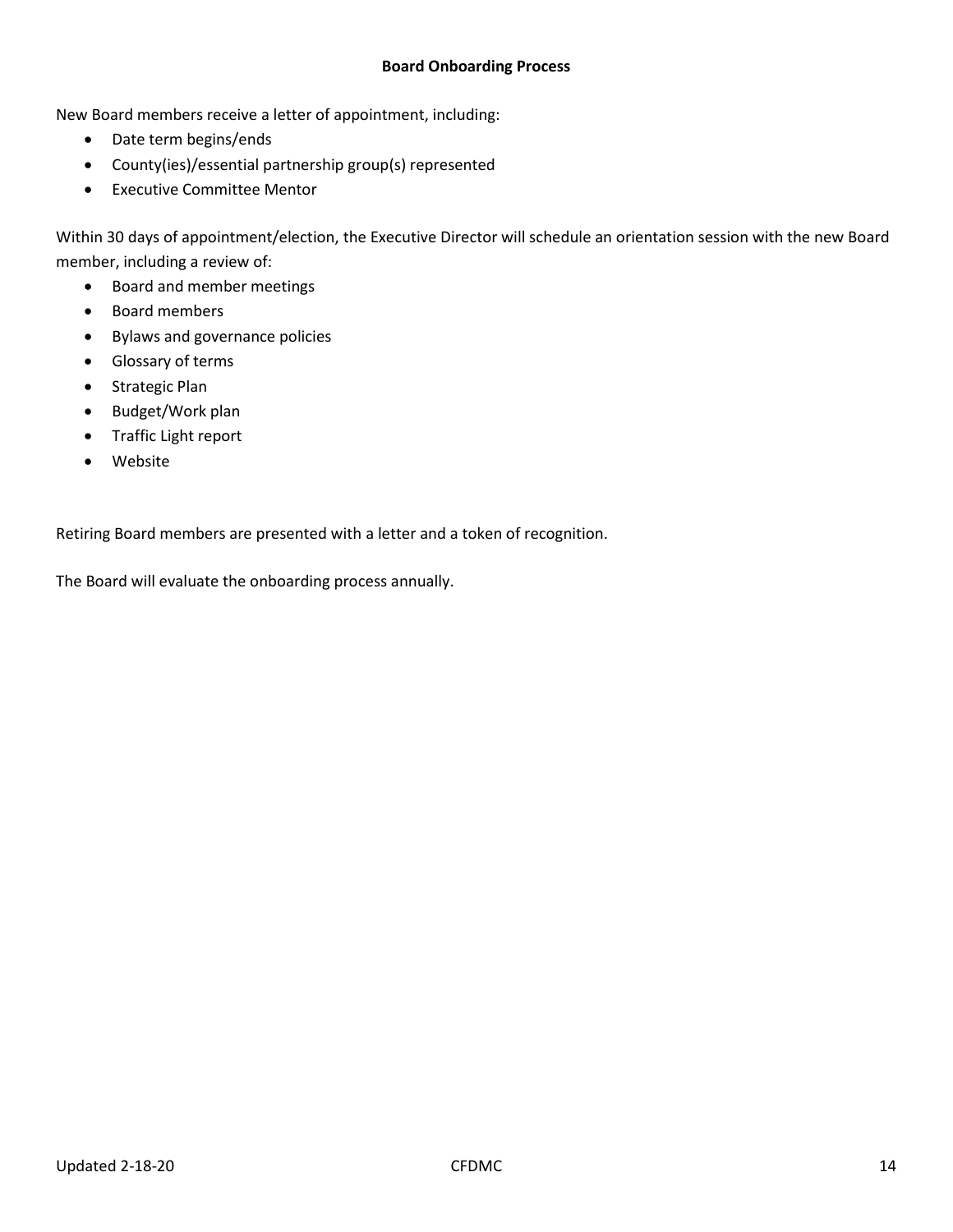#### **Member Recruitment & Onboarding**

Membership in the Coalition is open to all interested parties. There are no dues. Members are solicited in a variety of ways, including through presentations by the Executive Committee, Board, Members, and other stakeholders to interested community partners and groups; through a CFDMC membership flyer, through emails; through the website, through the newsletter, through exercises, and through meetings and networking within the healthcare and response communities.

In order to join, an individual must complete the CFDMC Charter and Code of Ethics (available online at [www.centralfladisaster.org\)](http://www.centralfladisaster.org/).

Individuals and organizations from outside of Region 5 are allowed as members and may participate in any activity that does not have a per-person/organization cost.

New members receive an onboarding email and are added to the e-distribution list and to the Coalition Everbridge group.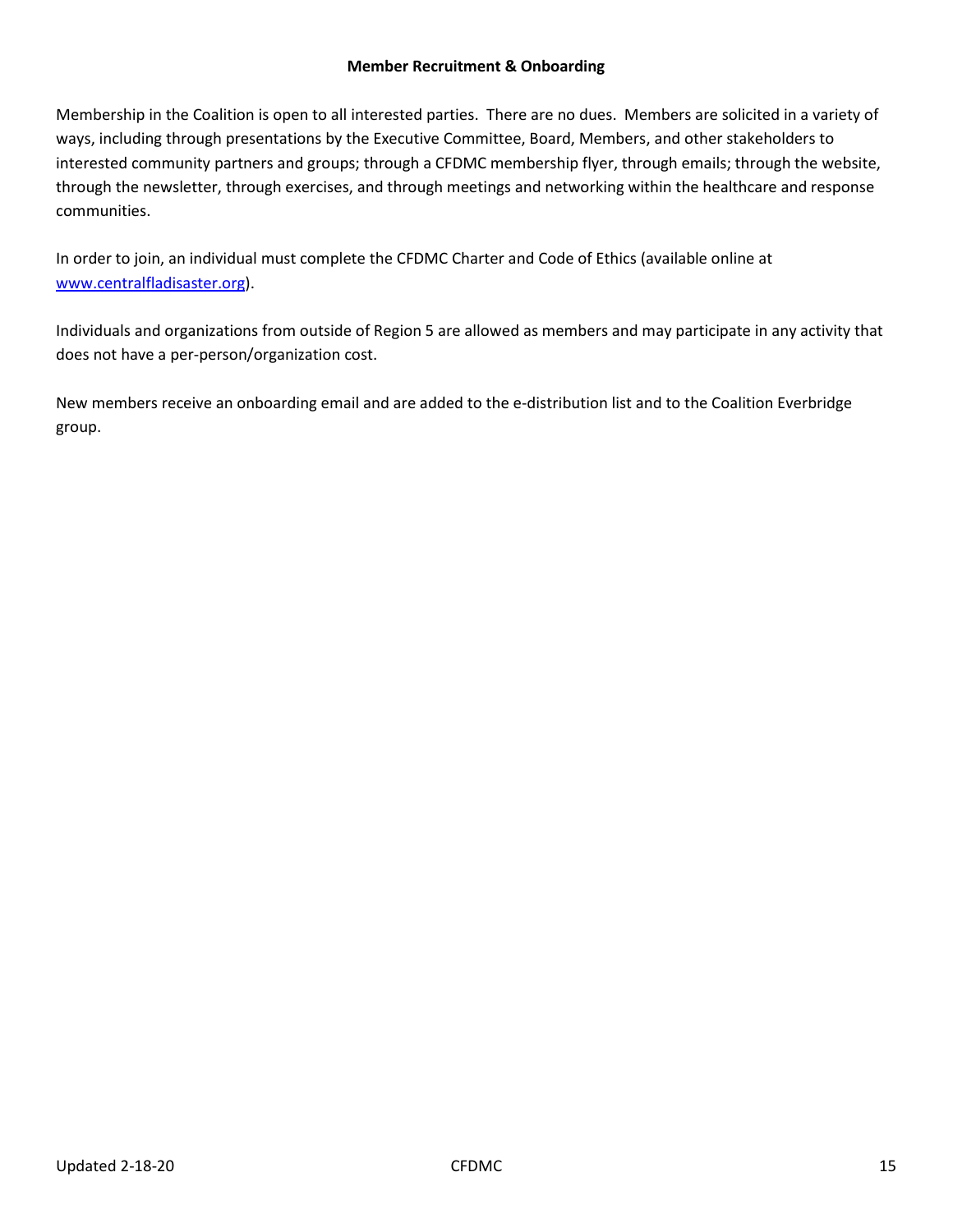#### **Central Florida Disaster Medical Coalition Communication Plan**

In order to meet our Mission to develop and promote healthcare emergency preparedness and response capabilities within Regional Domestic Security Task Force for East Central Florida (RDSTF Region 5), and to achieve the goal to facilitate information sharing among participating members, the CFDMC uses a variety of mechanisms to communicate with and engage its members. These mechanisms include:

**Routine information,** such as information on plans, trainings, exercises, resources and other information of interest to Coalition members are shared through:

- The Coalition's email distribution list maintained in Constant Contact
- The Coalition Website: [www.centralfladisaster.org](http://www.centralfladisaster.org/)
- The Coalition newsletter
- Meetings & meeting minutes (monthly Board meetings, quarterly Coalition Member meetings) posted on website
- Monthly traffic light report and project plan updates posted on website
- Conference calls
- Webinars
- Presentations to partner and other community groups
- Participation in other preparedness and response organizations, including RDSTF Region 5, the Statewide Healthcare Coalition Task Force, the Strategic Planning Oversight Team, Health and Medical Co-Chairs, the State Working Group Executive Board and Committees, etc.

**Emergency alerts**: A key member benefit is the ability to receive and share information in a disaster or event. The Coalition uses Everbridge SERVFL (State Emergency Responders and Volunteers of Florida) as its primary emergency communication mechanism. Everbridge SERVFL utilizes a wide range of methods to send and receive information on a variety of communication devices. Members receive free registration in Everbridge SERVFL, and those already registered are added to the Coalition group. The Coalition conducts quarterly Everbridge SERVFL communication drills.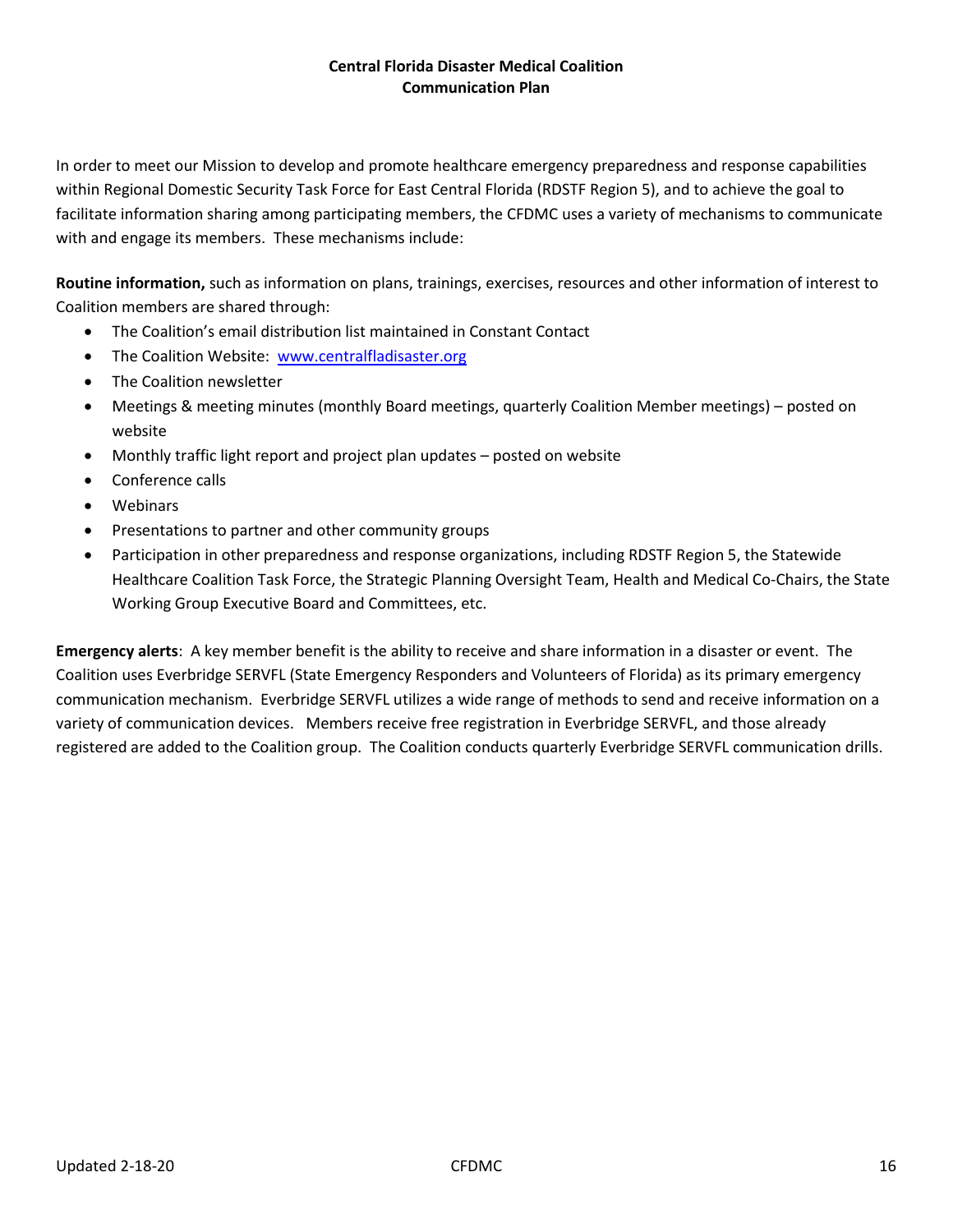Accounting: The Coalition will contract with an external CPA to maintain an accounting database, pay invoices, balance and account for funds by contract and type, prepare a monthly Treasurer's Report, assist with audits, and prepare tax returns. The current accountant is Profitkeepers at a rate of \$50 per hour, including payroll services.

Budget: At the beginning of each contract or grant, the Executive Director will prepare and present to the Board a proposed budget for the contract or grant funds expected. The Board is responsible for approving all budgets.

Cash Reserves: The Coalition has a target of maintaining a cash reserve of 180 days of typical operating expenses. If the cash reserve drops below 100 days, the Executive Committee will meet to determine if there is a need to reduce expenses and/or identify new sources of revenue.

Contracts/Agreements: The Board must approve any contract or agreement into which the Coalition will enter. The Board may authorize the Executive Director to execute contracts or agreements in specific instances, such as contracting with consultants within an approved contract amount.

Spending Authority and Documentation: Other than established monthly expenses, such as payroll, warehouse rental, or expenses related to contract deliverables, approved by the Board in the annual spending plan, the Board must approve in advance any expense of more than \$1,000.00. For time-sensitive or critical issues, the Executive Committee can authorize spending more than \$1,000.00 by email or phone. In all cases, staff will seek the most economical way to conduct Coalition business. Where possible, at least three quotes will be obtained for projects exceeding \$1,000.00. Credit cards have been issued to Coalition and regional medical assistance team staff, including the Executive Director, Project Manager, Team Commander, and Warehouse Logistician. The Executive Director may incur charges or other expenses up to \$1,000 and all others may incur charges or expenses up to \$250 for routine expenses without prior approval. Receipts for any expense must be submitted to the accountant within 5 business days of the transaction, using the approved Coalition Receipt Form. The accountant will secure Executive Director and/or Executive Committee written approval for all expenses prior to payment.

Segregation of Duties: To ensure adequate financial controls, the following segregation of duties are in place: a coalition member and/or accountant may pick up the mail; however, a different coalition member must make deposits and report these to the accountant. Expenses to be paid to the Executive Director, excluding payroll, must be approved by an Executive Committee member.

Spending Plans: The Executive Director will prepare and submit a spending plan as required by contract or grant. This is developed during the annual work plan/budget process and must be approved by both the Board and the DOH contract manager.

Travel Procedures: The Coalition will utilize the State of Florida travel reimbursement guidelines for all staff and member travel. All travel requires advance approval by the Executive Director and/or the Board. See contract required travel authorization and reimbursement forms.

Treasurer: The Treasurer serves as the voice of fiscal responsibility and accountability for the Coalition and guides the Coalition and Board on financial policies and procedures. The Accountant will provide a balance sheet, including bank reconciliation, and a Treasurer's Report each month to the Treasurer. The Treasurer will review these and present the monthly Treasurer's Report to the Board for approval.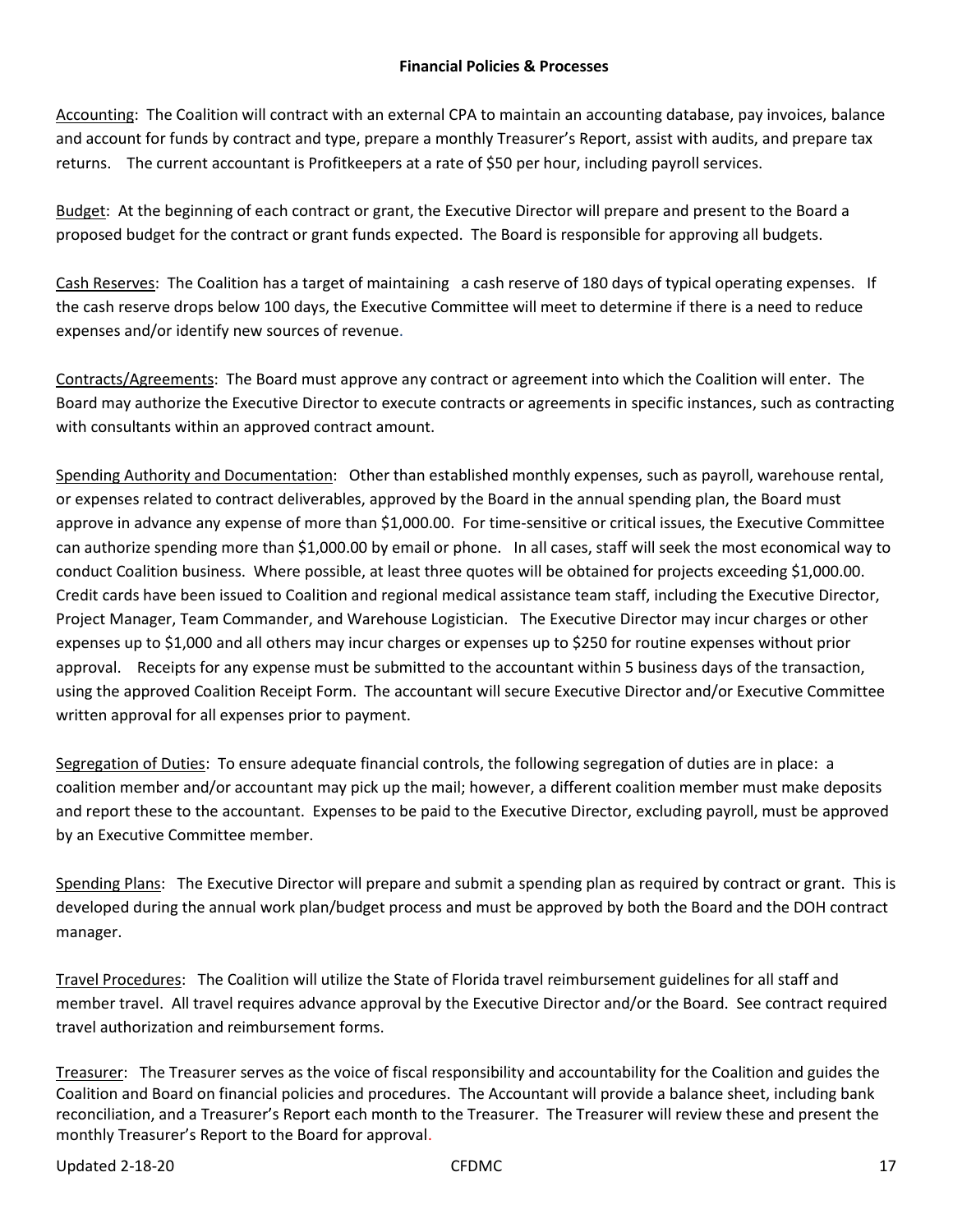Audits: The Florida Department of Health Bureau of Preparedness and Response conducts quarterly financial audits. To date, the Coalition has not had any non-compliance findings in these quarterly audits. The Florida Department of Health Contract Management Unit may also conduct annual financial audits as they determine necessary. An audit of Fiscal Year 2018-2019 was held in October 2019 and the Coalition did not have any non-compliance findings in the audit. The Coalition is contractually required to conduct a federal single audit annually at the direction of the Florida Department of Health contract manager. The Board will determine any consequences or penalties for non-compliance with these procedures by Coalition staff or Officers.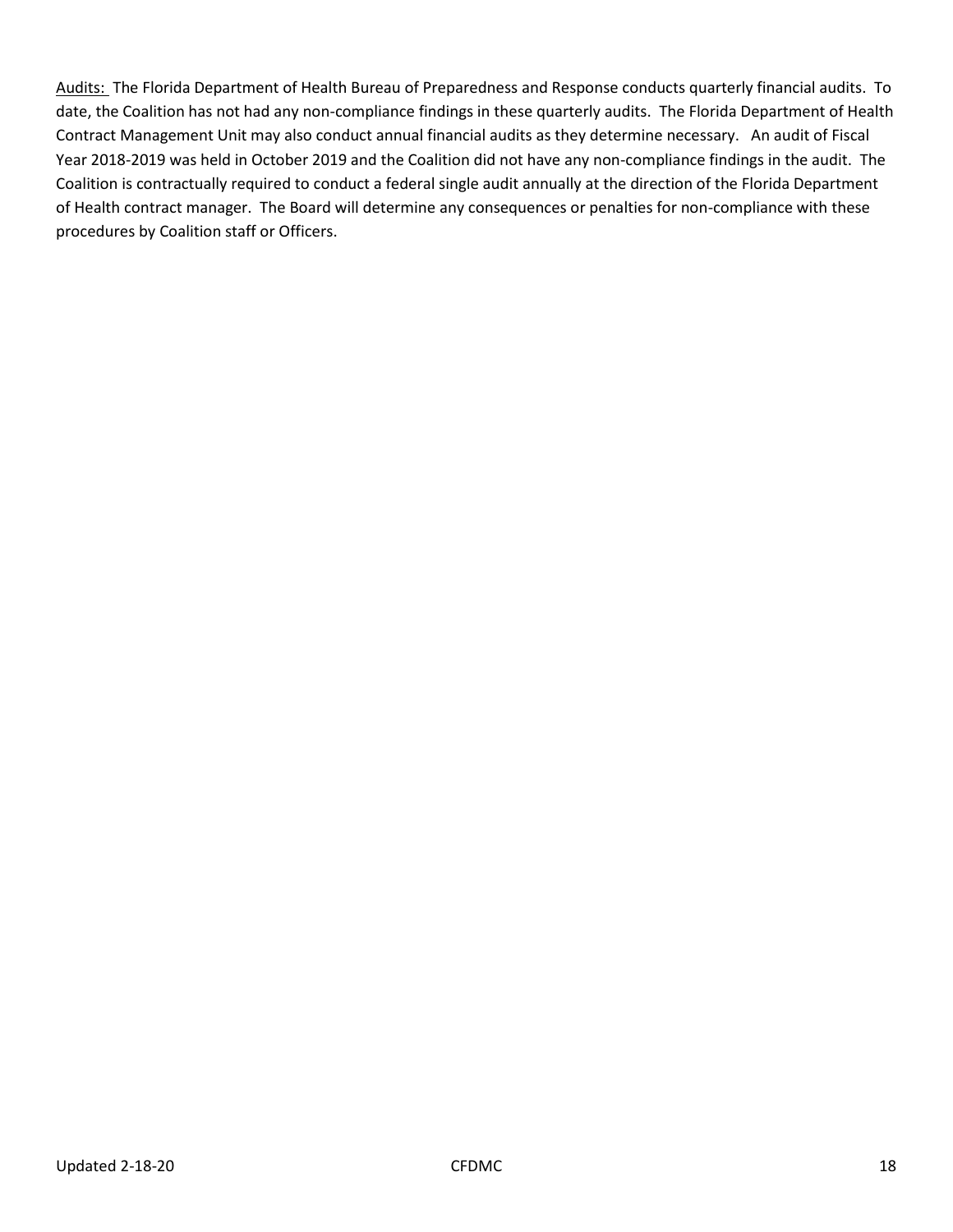#### **Special Projects Funding Process**

The Central Florida Disaster Medical Coalition (CFDMC) projects are outlined in the annual work plans approved by the Board in May 2017 and reviewed and updated annually. These projects are designed to build and sustain the ASPR Hospital Preparedness Program capabilities and align to and achieve the deliverables in the Coalition's contract with the Florida Department of Health.

Board members and Coalition members are encouraged to submit needs for projects through the annual hazard vulnerability assessment/risk assessment/gap assessment process. These are reviewed and incorporated into the annual work plans or submitted to the Board as appropriate for new projects as additional funding becomes available. All funded projects must meet the following criteria:

>Projects must address an identified capability gap or sustain a capability >Projects will not be considered if they supplant normal business expenses/core mission requirements >Projects will not be considered if they are eligible for funding under other federal funding processes. >Project is cost effective, realistic and achievable. >No single entity/organization projects are considered.

New projects will be presented to and prioritized by the Board.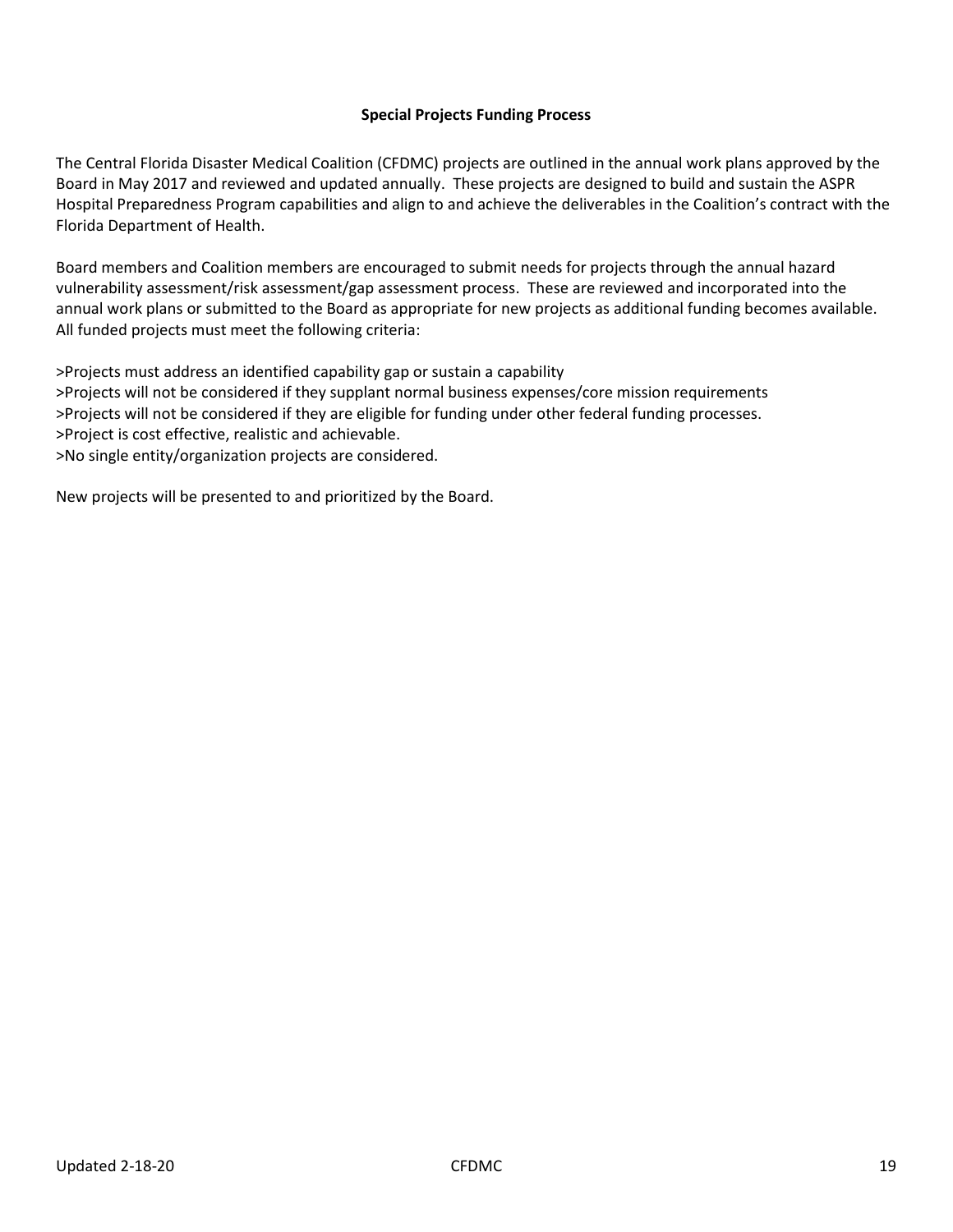The Central Florida Disaster Medical Coalition is a member-focused organization. Members and Board members sign a Charter and Conflict of Interest statement in the Code of Ethics.

Board members are elected by the members and are expected to represent the interests of their designated county(ies) and essential partnership group(s). Board and Coalition actions are accessible to all members and minutes of Board and Coalition meetings are posted on the Coalition website for easy access.

In the event of a conflict, a member may present the issue to the Board for resolution. The Board will strive for consensus in resolving member issues. Consensus means overwhelming agreement, following a good faith effort to meet the interests of all stakeholders. The key indicator of whether consensus has been reached is that everyone agrees they can live with the final proposal. If consensus cannot be reached, the issue will be resolved by a majority vote of the Board.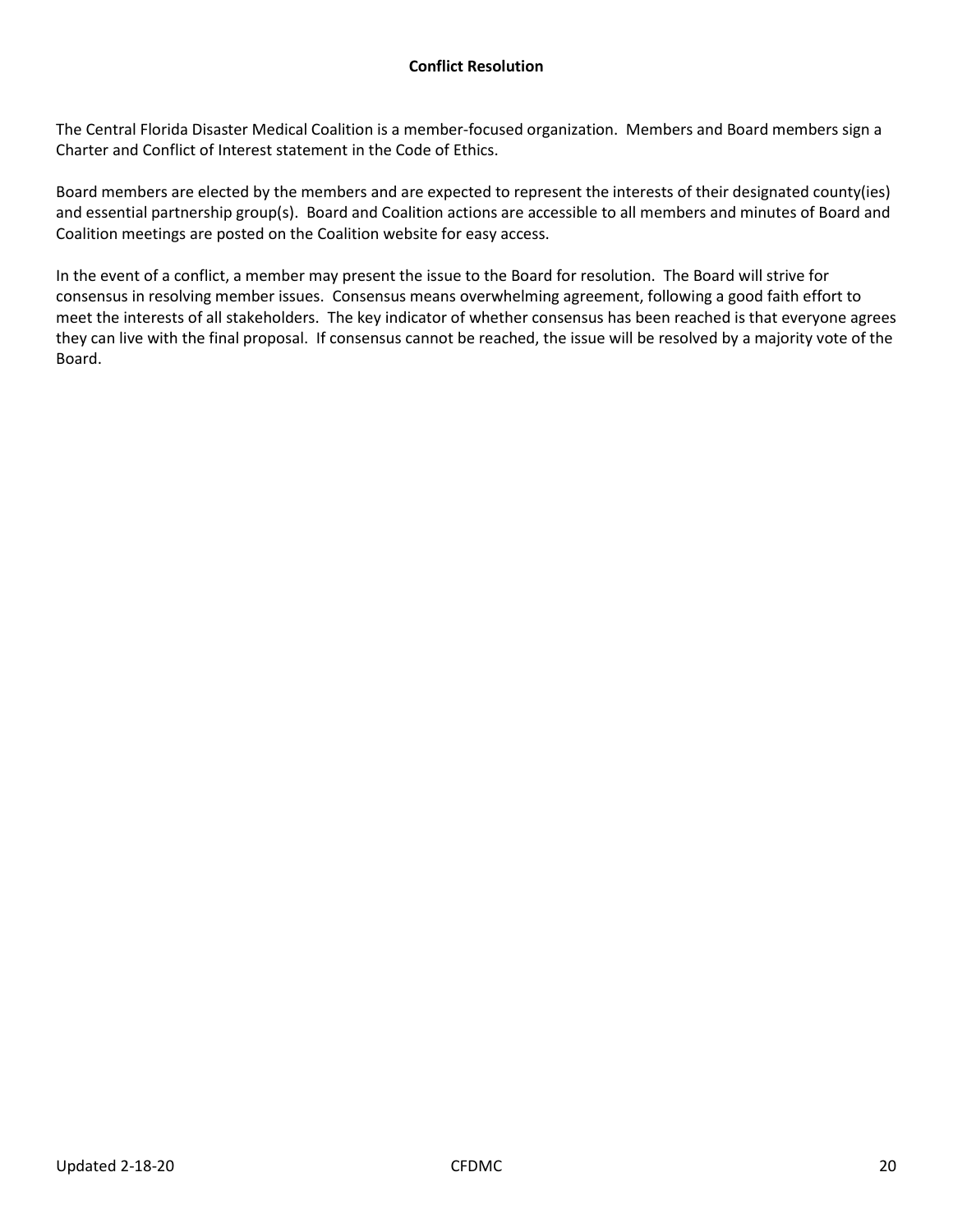#### **CFDMC Vendor Selection Process**

When obtaining goods/services of \$1,000.00 or more, a minimum of three bids will be obtained and the lowest bid will be selected unless there is a documented need to select a vendor with a higher bid. When selecting a contractor, a scope of work will be developed and widely published, including distributing through relevant workgroup/committee members, coalition members, and posting on the website. A vendor selection committee comprised of at least three coalition members will be convened to review and ranked proposals. The highest rated proposal will be chosen. If there is a disagreement among the selection committee on the final ranking, the decision will be elevated to the Board. For multi-year projects, workgroups may choose to continue with the initial vendor selected based on the vendor's performance during the initial and subsequent years.

CFDMC will utilize Prison Rehabilitative Industries and Diversified Enterprises, Inc. (PRIDE) as a vendor whenever possible, as required by contract: "Prison Rehabilitative Industries and Diversified Enterprises, Inc. (PRIDE) It is expressly understood and agreed that any articles which are the subject of, or required to carry out, this contract shall be purchased from the corporation identified under Chapter 946, Florida Statutes, in the same manner and under the same procedures set forth in section [946.515\(](http://www.leg.state.fl.us/Statutes/index.cfm?App_mode=Display_Statute&Search_String=&URL=0900-0999/0946/Sections/0946.515.html)2) and (4), Florida Statutes; and for purposes of this contract the person, firm, or other business entity carrying out the provisions of this contract (Provider) shall be deemed to be substituted for this agency (the Department) insofar as dealings with such corporation are concerned This clause is not applicable to subcontractors unless otherwise required by law. An abbreviated list of products and services available from PRIDE may be obtained by contacting PRIDE at 1-800-643-8459."

Any exception to this policy will require Board approval.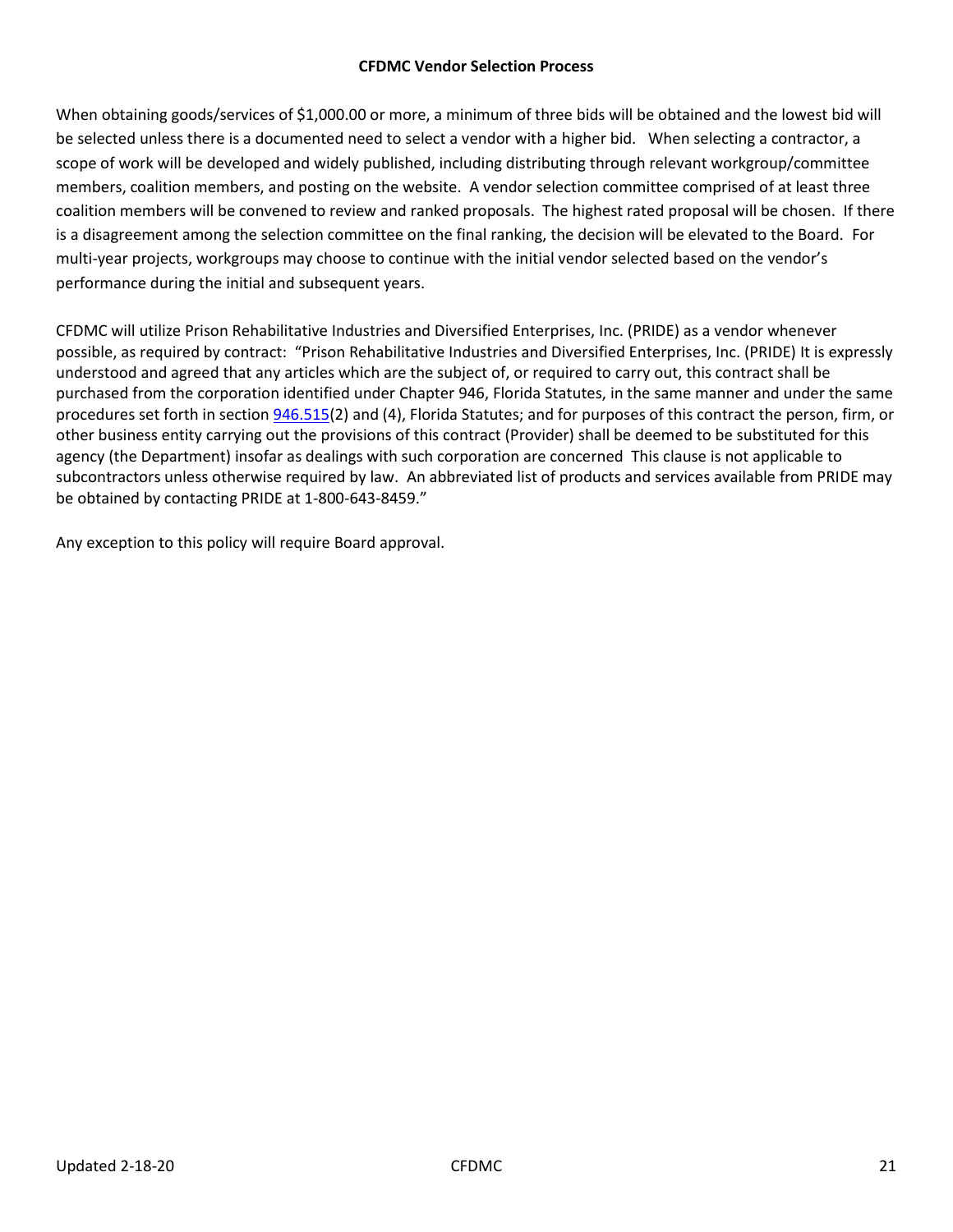#### **INDEPENDENT CAPACITY OF CONTRACTOR ATTESTATION FORM**

Contracting Company Name: Central Florida Disaster Medical Coalition

Address: P. O. Box 560610, Orlando, FL 32856

Phone: 407/928-1288

In accordance with Section I.M. of the standard contract with the Florida Department of Health, I, Lynne Drawdy, an authorized representative of the provider, do hereby attest that my response to the following statement is true, complete, and accurate to the best of my belief for contract(s) \_\_\_\_\_\_\_\_\_\_\_\_\_\_\_COPA1\_

**1.** In the performance of this contract, the provider is an independent contractor and is held solely liable for the performance of all tasks contemplated by this contract(s), which are not the exclusive responsibility of the Department.

**2.** Except where the provider is a state agency, the provider, its officers, agents, employees, subcontractors, or assignees, in the performance of the contract, shall act in the capacity of an independent contractor and not as an officer, employee, or agent of the State of Florida. Nor shall the provider represent to others that it has the authority to bind the department unless specifically authorized to do so.

**3.** Except where the provider is a state agency, neither the provider, its officers, agents, employees, subcontractors, nor assignees are entitled to state retirement or state leave benefits, or to any other compensation of state employees as a result of performing the duties and obligations of this contract (s).

**4.** The provider agrees to take such actions as may be necessary to ensure that each subcontractor of the provider will be deemed to be an independent contractor and will not be considered or permitted to be an agent, servant, joint venture, or partner of the State of Florida.

**5.** Unless justified by the provider and agreed to by the department in Attachment I, the department will not furnish services of support to the provider, or its subcontractor or assignee.

**6.** All deductions for social security, withholding taxes, income taxes, contributions to the unemployment compensation funds, and all necessary insurance for the provider, the provider's officers, employees, agents, subcontractors, or assignees shall be the responsibility of the provider.

If the fact that false information has been furnished or that there has been suppression of any factual information in the attestation form comes to notice at any time during the service of a contractor, the services would be liable to be terminated.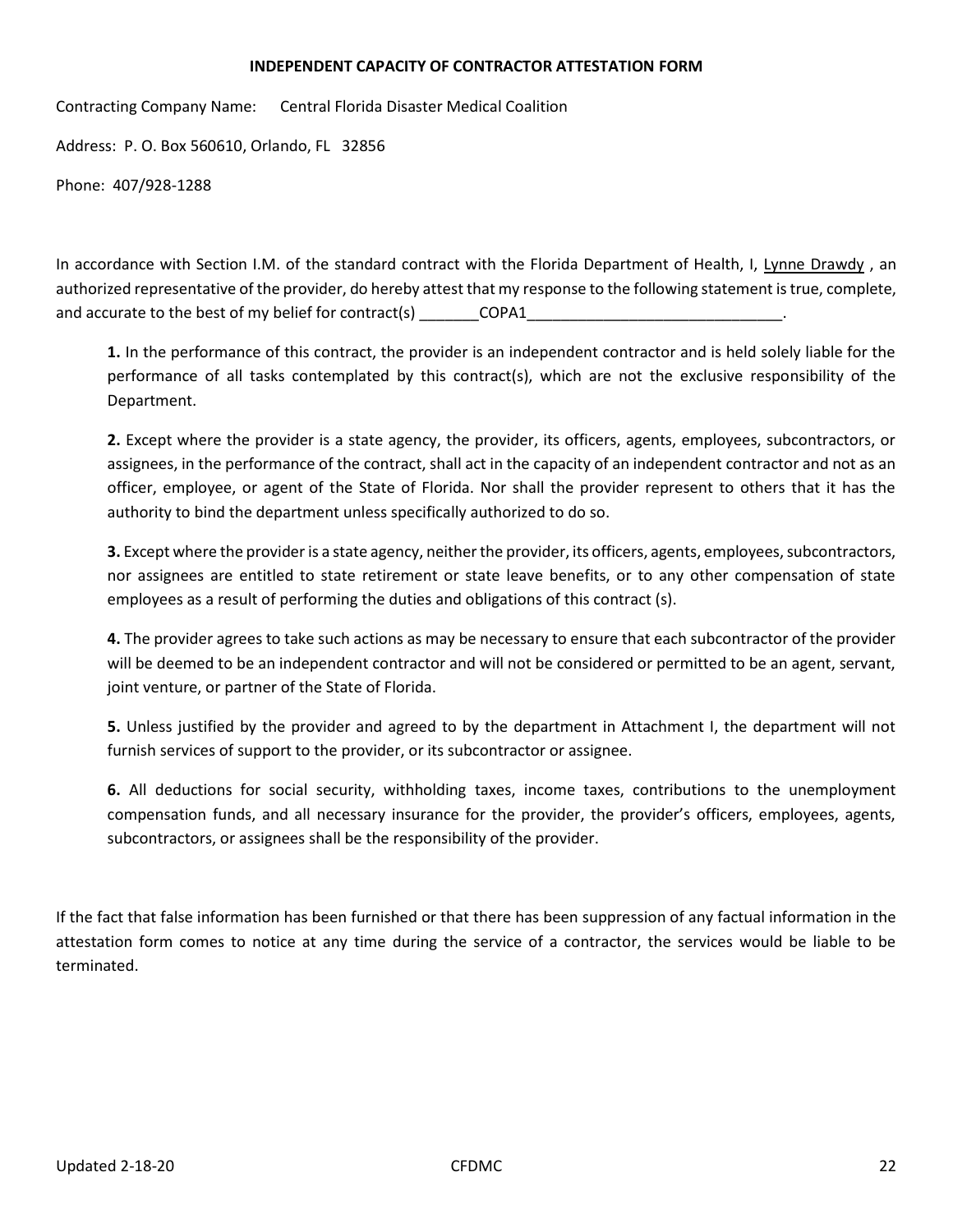Page Two

By signing this Attestation, (1) you certify that you have read this Attestation and applied a valid, legal signature; (2) you agree to be governed by all the terms of this Attestation.

Lynne Drawdy

Executive Director \_\_\_7-19-19

Lynne Drawdy **Date Date Date Date Date**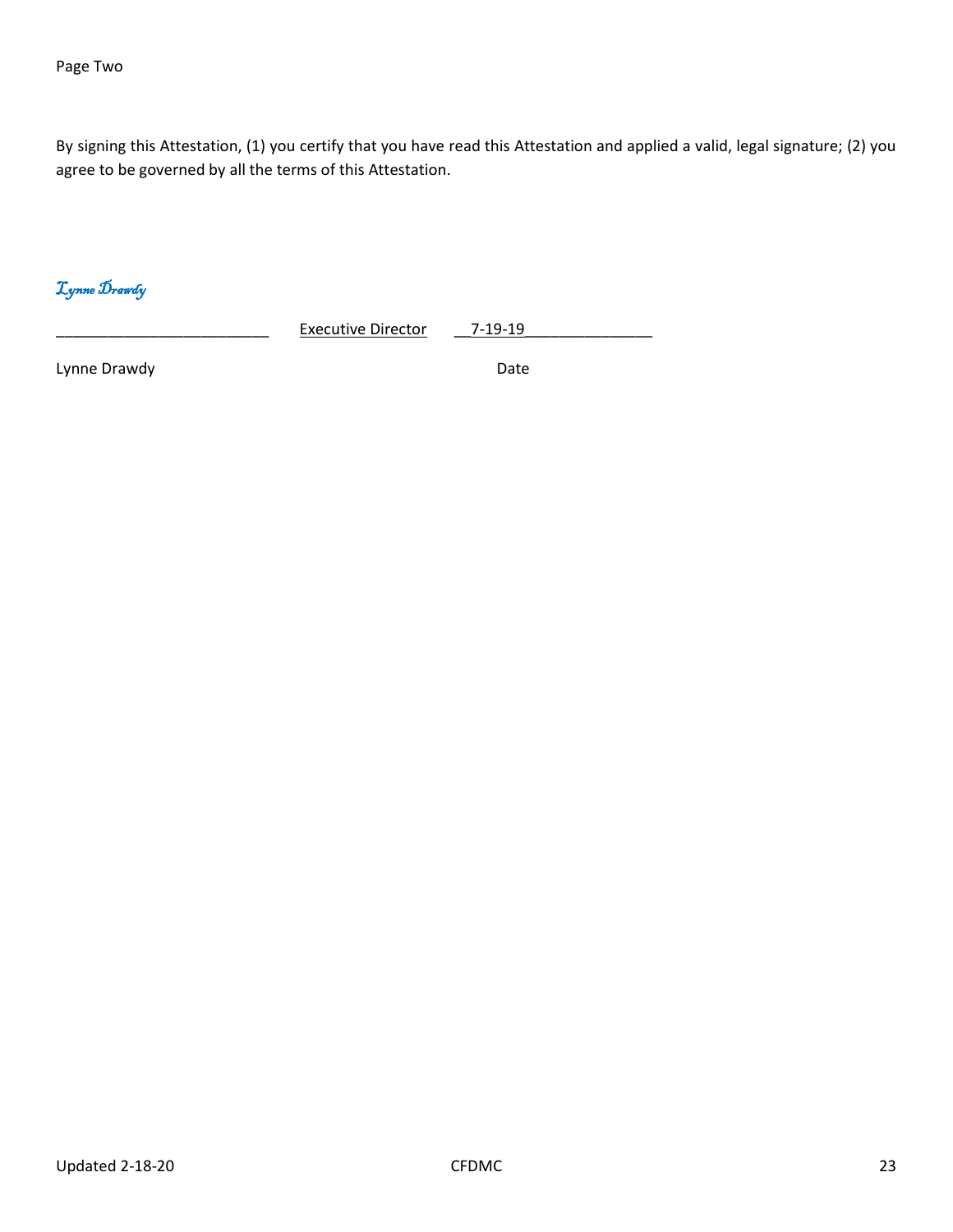#### **CFDMC Vendor Exhibit Policy**

This vendor exhibit policy is to provide equitable access by vendors in providing information that may be of value to coalition members.

Any vendor who wishes to share information with Coalition members may do so by completing and submitting the attached Exhibitor Agreement.

It is expressly understood that an Exhibitor Agreement does not in any way constitute the CFDMC's endorsement or recommendation of a vendor.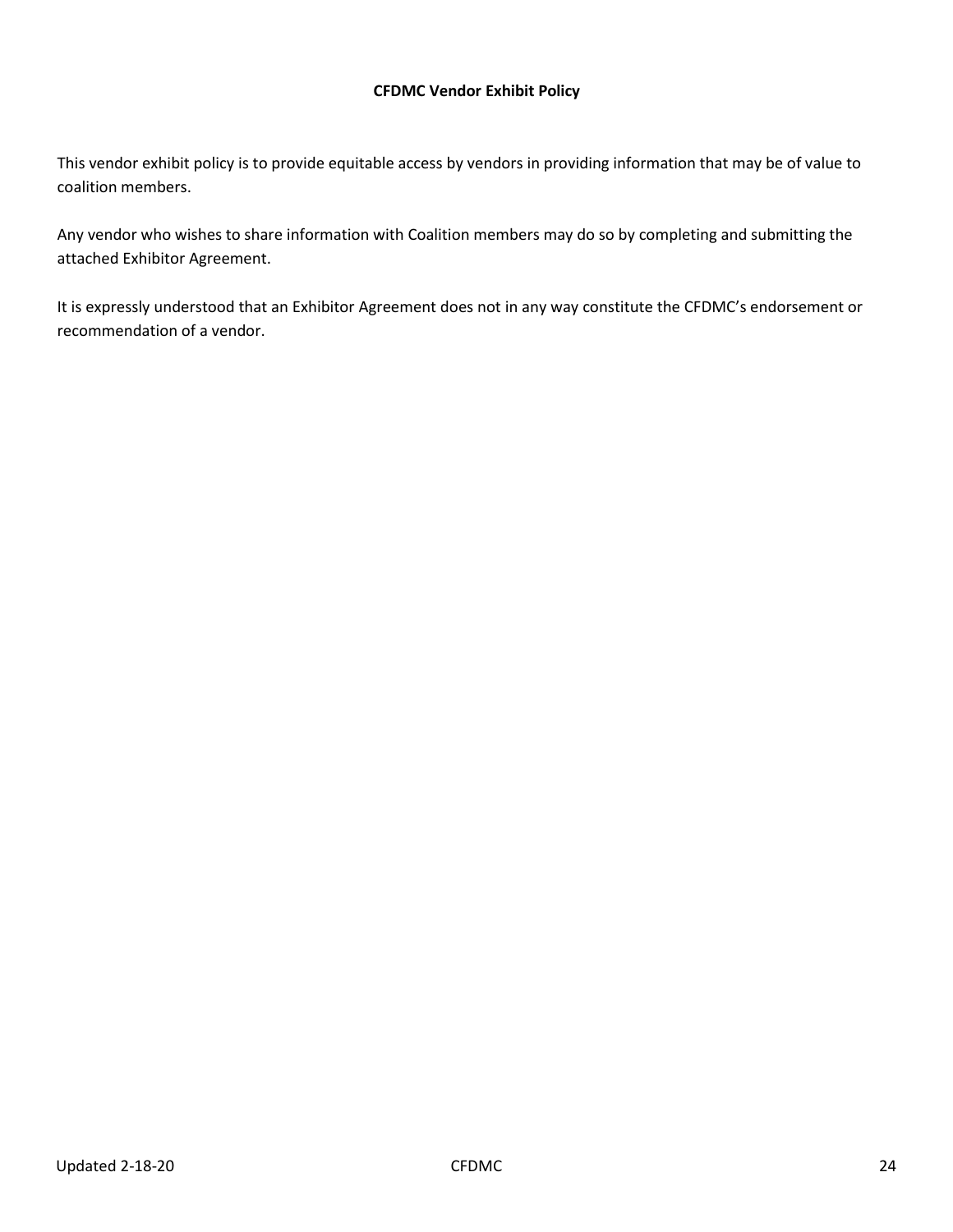

The Central Florida Disaster Medical Coalition (CFDMC) agrees to allow the organization indicated below access to its members through an Exhibit during a Coalition meeting or event. The Exhibit fee is \$200 for a quarterly meeting or \$500 for a one-day conference or event, payable in advance to CFDMC; this fee is not refundable. The Exhibit fee allows the Exhibitor access to a 10 foot by 10-foot exhibit space at the meeting venue. Participants will be encouraged to visit Exhibits for one hour prior to the beginning of the meeting, during networking breaks, and for up to one-half hour following the end of the meeting. Exhibitors will be listed on the meeting agenda.

## **It is expressly understood that an Exhibitor agreement does not in any way constitute the CFDMC's endorsement or recommendation of a vendor.**

Please complete all items below and return along with a check prior at least two weeks prior to the meeting date.

| Company Name (as it should            |                                       |
|---------------------------------------|---------------------------------------|
| appear in print)                      |                                       |
| <b>Exhibitor Contact Person</b>       |                                       |
| <b>Contact Person's Title</b>         |                                       |
| Address (including city, state and    |                                       |
| zip)                                  |                                       |
| <b>Contact Person's Email Address</b> |                                       |
| <b>Contact Person's Phone Number</b>  |                                       |
| <b>Organization's Website</b>         |                                       |
| <b>CFDMC Meeting Date Requested</b>   |                                       |
| Please provide a brief (25 words)     |                                       |
| or less) description of the           |                                       |
| products /services being              |                                       |
| exhibited                             |                                       |
| <b>Attestation: I hereby certify</b>  |                                       |
| that no federal funds are             |                                       |
| included in this fee.                 | Signature of CEO or Financial Officer |

**PLEASE SIGN THIS CONTRACT AND RETURN IT WITH PAYMENT TO:**

**CFDMC - P. O. Box 560610 - Orlando, FL 32856**

**To hold your Exhibit space, you may email the form to:**

**[info@centralfladisaster.org](mailto:info@centralfladisaster.org)**

#### **Payment must be received prior to the meeting date.**

**Please submit any questions to:** [info@centralfladisaster.org](mailto:info@centralfladisaster.org)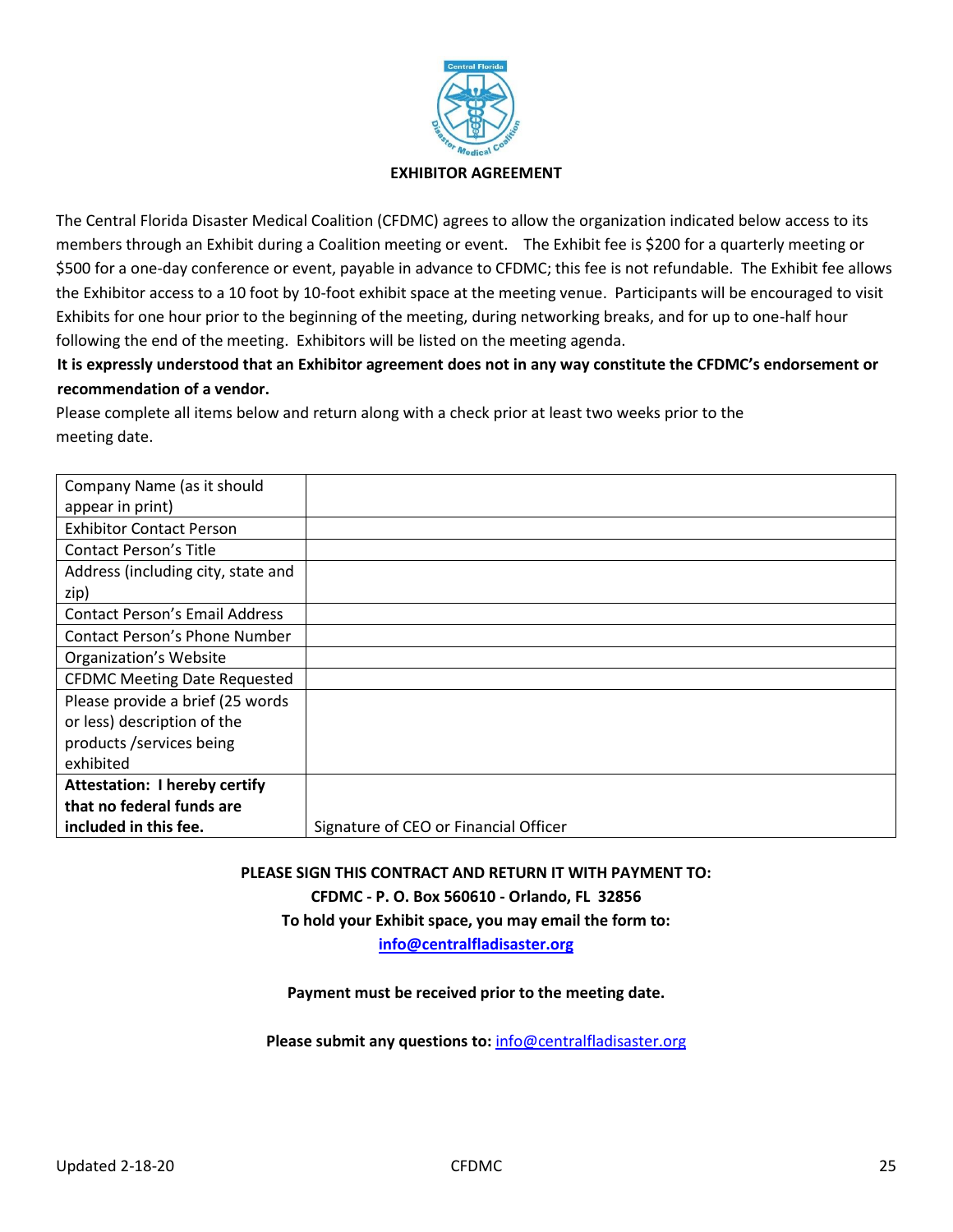## **Central Florida Disaster Medical Coalition Public Access to Records Policy June 30, 2018 (Contract Requirement 1.C.7)**

## **Although the Coalition does not fall under the Florida Government in the Sunshine statutes, by contract we must outline its public access to records in writing.**

### **Public Access to Records Policy**

The Central Florida Disaster Medical Coalition (CFDMC) ensures the public has access to our records as appropriate. Information open to the public is also posted on the website a[t www.centralfladisaster.org.](http://www.centralfladisaster.org/)

Requests for such records may be made electronically, by mail or by calling the CFDMC office. In the event copying of such records is necessary there will be a minimum administrative cost of \$.25 per copy.

The records will be provided in a timely manner (within two weeks of receipt of request) by the Executive Director. If access must be denied, this must be approved by the Executive Director and Board Chair, and the person requesting the access will be notified in writing of the denial and the reason of the denial.

#### **Public Access to Records Procedure**

Records related to CFDMCs' state contract are open to the public. If a request occurs, CFDMC will follow the procedure below:

- 1.) Requests received will be managed by the Executive Director.
- 2.) The Executive Director will maintain an electronic file of request received and responses.
- 3.) The Executive Director will respond to requests within two weeks of date of receipt.
- 4.) If the Executive Director feels a request is inappropriate, a request will be sent to the CFDMC attorney for a determination.
- 5.) If the attorney determines the request is inappropriate, a letter will be prepared stating the reason for denial, for signature by the Executive Director and Board Chair. If the attorney determines the request is appropriate, the Executive Director will provide the records requested.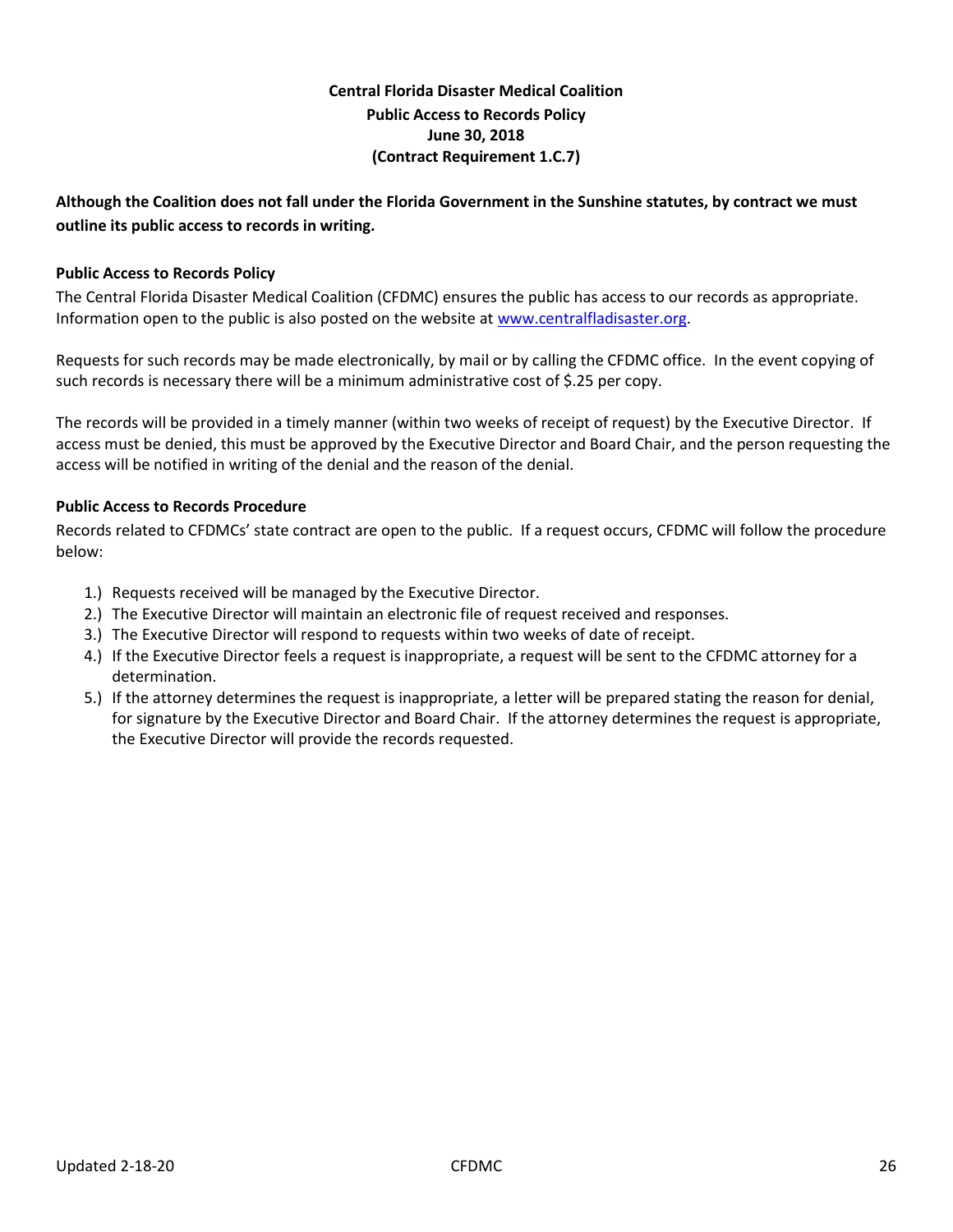## **Central Florida Disaster Medical Coalition Document Retention and Destruction Policy June 30, 2018 (Contract Requirement 1.C.2)**

The corporate records of the Central Florida Disaster Medical Coalition (CFDMC) are important assets. CFDMC records include essentially all records produced, whether paper or electronic. A record may include memos, letters, emails, contracts, expense records, etc. The CFDMC Document Retention and Destruction Policy identifies the record retention responsibilities of staff, volunteers, members of the board of directors, and outsiders for maintaining and documenting the storage and destruction of the organization's documents and records.

The organization's staff, volunteers, members of the board of directors, committee members and outsiders (independent contractors via agreements with them) are required to honor the following rules:

- *a.* Paper or electronic documents indicated under the terms for retention in the following section will be transferred and maintained by the Executive Director, as outlined in the records retention schedule below.
- *b.* No paper or electronic documents will be destroyed or deleted if pertinent to any ongoing or anticipated government investigation or proceeding or private litigation (check with legal counsel or the human resources department for any current or foreseen litigation if employees have not been notified); and
- *c.* No paper or electronic documents will be destroyed or deleted as required to comply with government auditing standards (Single Audit Act).
- *d.* CFDMC staff or board members who cease to be associated with the Coalition must return all CFDMC records to the Executive Director for maintenance.
- *e.* When a determination is made to dispose of any corporate records, the records should be disposed of according to the level of confidential or content of proprietary information. Records with no personal or proprietary information can be thrown in the regular trash pick-up. Records containing personal or proprietary information must be shredded.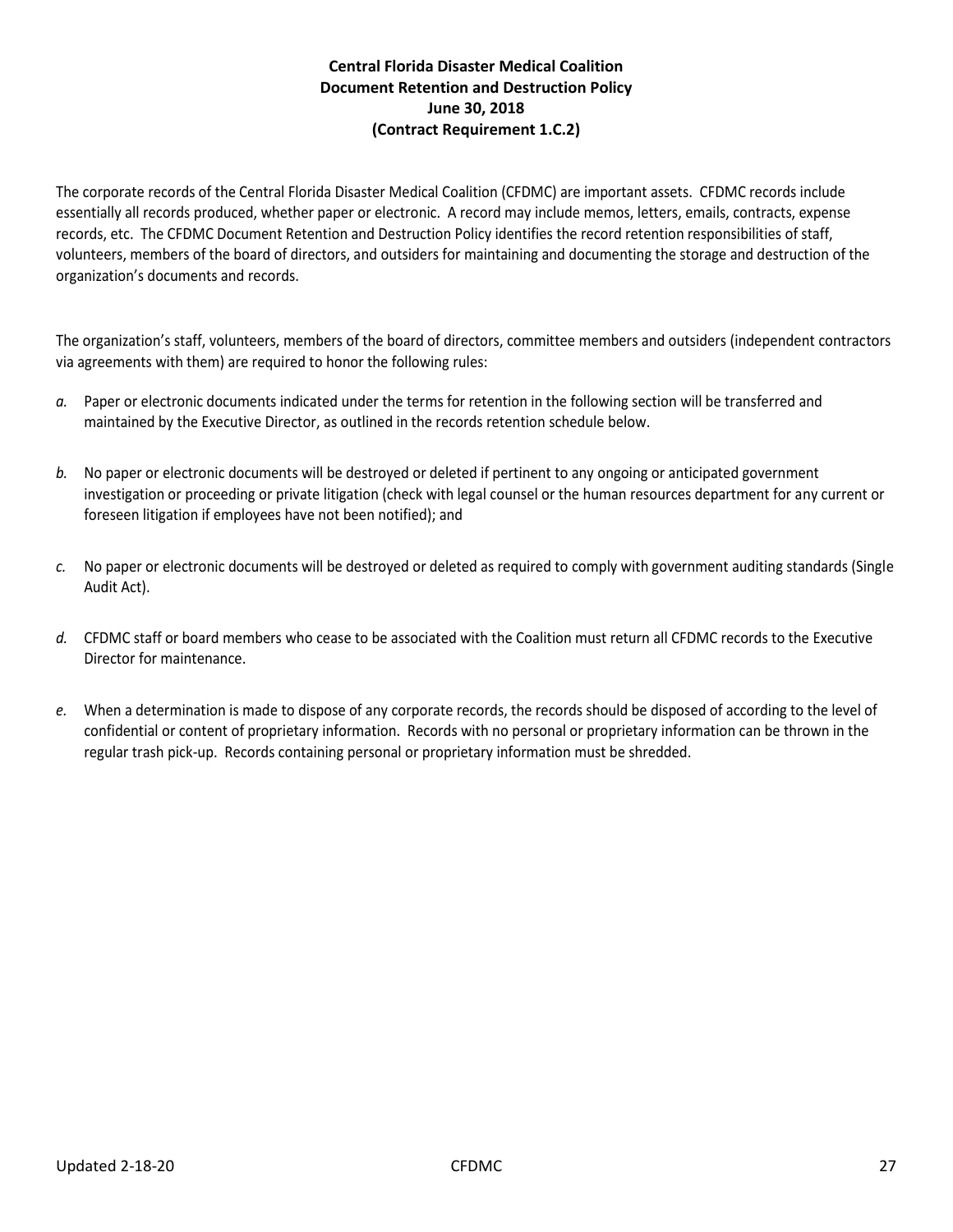#### **Record Retention Schedule**

The following table\* indicates the minimum requirements for CFDMC records retention. Federal awards and other government grants may provide for a longer period than is required by other statutory requirements.

| <b>Type of Document</b>                                                                          | <b>Minimum Requirement</b> |  |
|--------------------------------------------------------------------------------------------------|----------------------------|--|
| Accounts payable ledgers and schedules                                                           | 7 years                    |  |
| Audit reports                                                                                    | Permanently                |  |
| <b>Bank reconciliations</b>                                                                      | 2 years                    |  |
| <b>Bank statements</b>                                                                           | 3 years                    |  |
| Checks (for important payments and purchases)                                                    | Permanently                |  |
| Contracts, mortgages, notes, and leases (expired)                                                | 7 years                    |  |
| Contracts (still in effect)                                                                      | Contract period            |  |
| Correspondence (general)                                                                         | 2 years                    |  |
| Correspondence (legal and important matters)                                                     | Permanently                |  |
| Correspondence (with customers and vendors)                                                      | 2 years                    |  |
| Deeds, mortgages, and bills of sale                                                              | Permanently                |  |
| Depreciation schedules                                                                           | Permanently                |  |
| Duplicate deposit slips                                                                          | 2 years                    |  |
| <b>Employment applications</b>                                                                   | 3 years                    |  |
| Expense analyses/expense distribution schedules                                                  | 7 years                    |  |
| Year-end financial statements                                                                    | Permanently                |  |
| Insurance records, current accident reports, claims, policies,<br>and so on (active and expired) | Permanently                |  |
| Internal audit reports                                                                           | 3 years                    |  |
| Inventory records for products, materials, and supplies                                          | 3 years                    |  |
| Invoices (to customers, from vendors)                                                            | 7 years                    |  |
| Minute books, bylaws, and charter                                                                | Permanently                |  |
| Patents and related papers                                                                       | Permanently                |  |
| Payroll records and summaries                                                                    | 7 years                    |  |
| Personnel files (terminated employees)                                                           | 7 years                    |  |
| Retirement and pension records                                                                   | Permanently                |  |
| Tax returns and worksheets                                                                       | Permanently                |  |
| Timesheets                                                                                       | 7 years                    |  |
| Trademark registrations and copyrights                                                           | Permanently                |  |
| Withholding tax statements                                                                       | 7 years                    |  |

Failure to comply with this document retention policy may result in punitive action against an employee, including suspension or termination.

Updated 2-18-20 28 *\* Adapted from National Council of Non-Profits*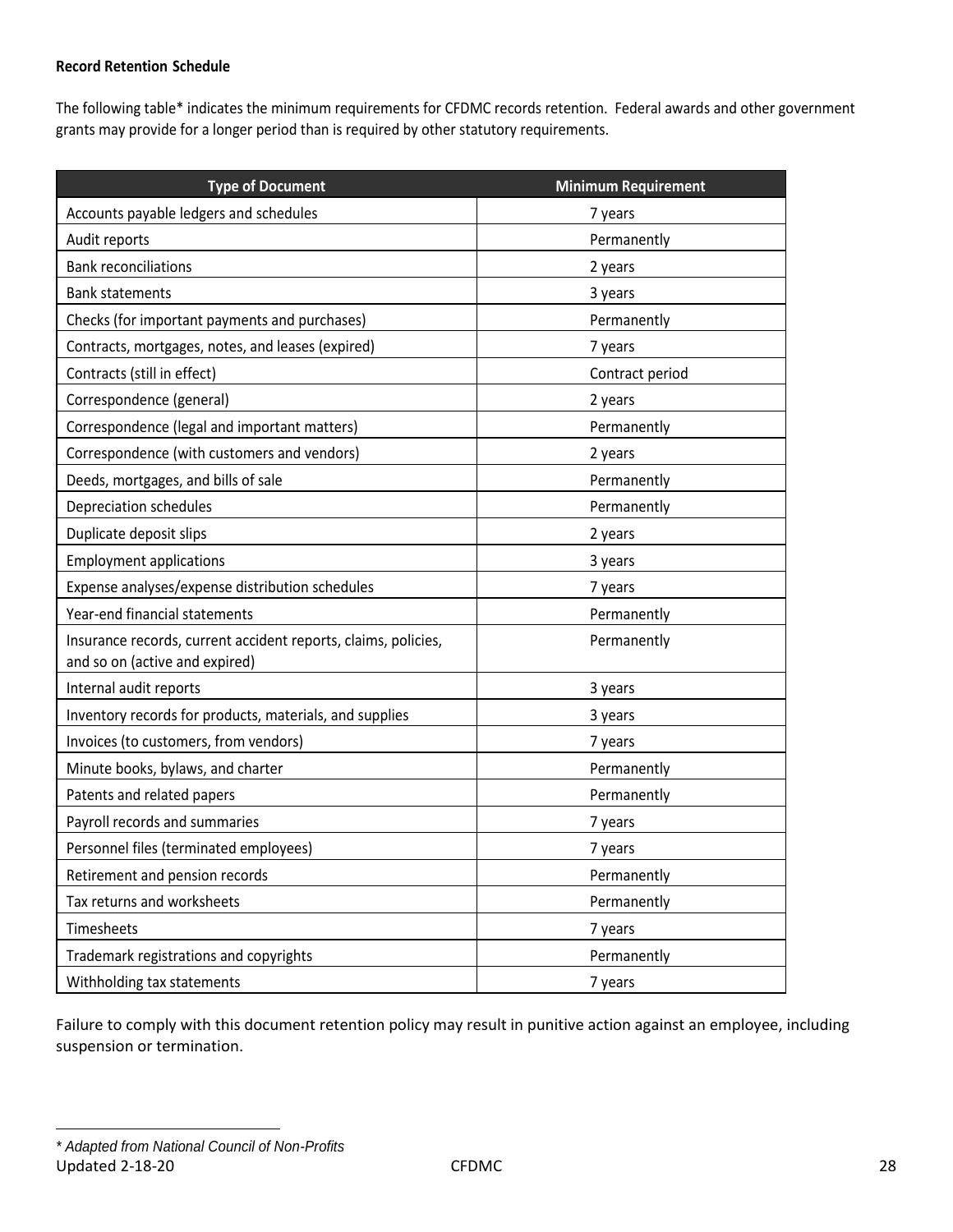## **Central Florida Disaster Medical Coalition HEALTH INSURANCE PORTABILITY ACCOUNTABILITY ACT (HIPAA)**

HIPAA is the acronym of the Health Insurance Portability and Accountability Act of 1996. The main purpose of this federal statute was to help consumers maintain their insurance coverage, but it also includes a separate set of provisions called Administrative Simplification. This section of the act is aimed at improving the efficiency and effectiveness of the health care system. The key components of Administrative Simplification include:

- Standardized electronic transmission of common administrative and financial Transactions (such as billing and payments)
- Unique health identifiers for individuals, employers, health plans, and health care Providers
- Privacy and security standards to protect the confidentiality and integrity of individually Identifiable health information

#### **The HIPAA regulations apply to the following entities:**

- Health Plans
- Health Care Clearinghouses (Entities that facilitate electronic transactions by "translating" data between health plans and providers when they use non-compatible

Information systems).

• Health Care Providers who transmit health information in electronic form in connection With one or more of the eight covered transactions.

Business associates of a covered entity are not directly controlled by the regulations, but mandatory contracts require them to protect the privacy of individually identifiable information. Government agencies specifically named in the regulations are covered entities, as are agencies that function as a health plan or a health care provider.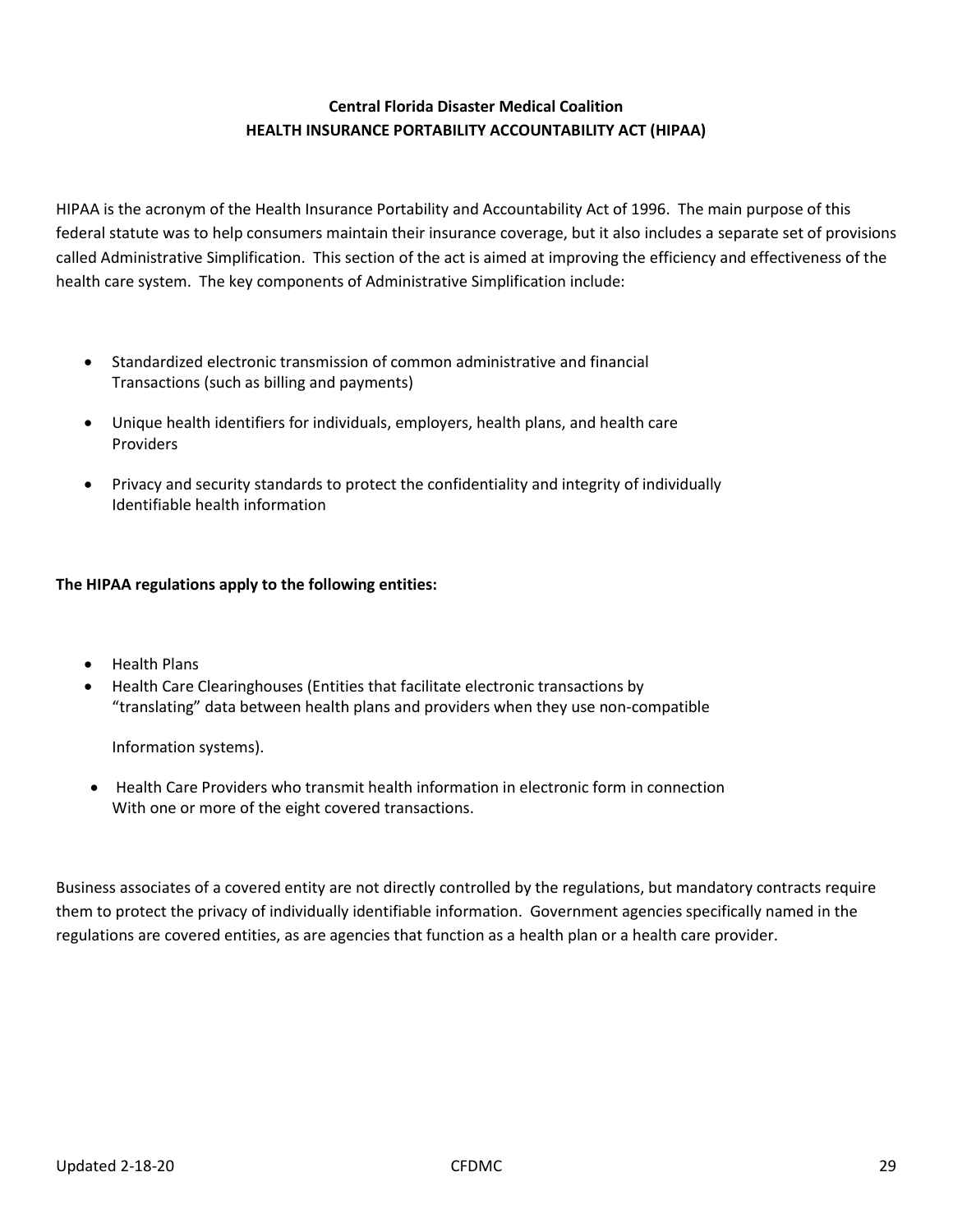## **CFDMC HEALTH INSURANCE PORTABILITY ACCOUNTABILITY ACT (HIPAA) ATTESTATION FORM**

Contracting Company Name: Central Florida Disaster Medical Coalition

| Address: | P. O. Box 560610  |  |
|----------|-------------------|--|
|          | Orlando, FL 32856 |  |
| Phone:   | 407-918-`188      |  |

In accordance with Section I.B.2.i of the standard contract with the Florida Department of Health, I, Lynne Drawdy, an authorized representative of the provider, do hereby attest that my response to the following statement is true, complete, and accurate to the best of my belief for contract(s): COPA1.

If the HIPAA regulations apply to the Provider's organization, please sign the attestation below:

**1**. The Provider is in compliance with the Health Insurance Portability Accountability Act as well as all regulations promulgated within 45 CFR Parts 160, 162, and 164.

If the fact that false information has been furnished or that there has been suppression of any factual information in the attestation form comes to notice at any time during the service of a contractor, the services would be liable to be terminated.

By signing this Attestation, (1) you certify that you have read this Attestation and applied a valid, legal signature; (2) you agree to be governed by all the terms of this Attestation.

| <b>Lynne Drawdy</b>         | $7 - 19 - 19$                                                                                            |      |  |
|-----------------------------|----------------------------------------------------------------------------------------------------------|------|--|
| Lynne Drawdy                | <b>Executive Director</b>                                                                                | Date |  |
|                             | If the HIPAA regulations do not apply to the Provider's organization, please sign the attestation below: |      |  |
| <b>Authorized Signature</b> | Title                                                                                                    | Date |  |
|                             |                                                                                                          |      |  |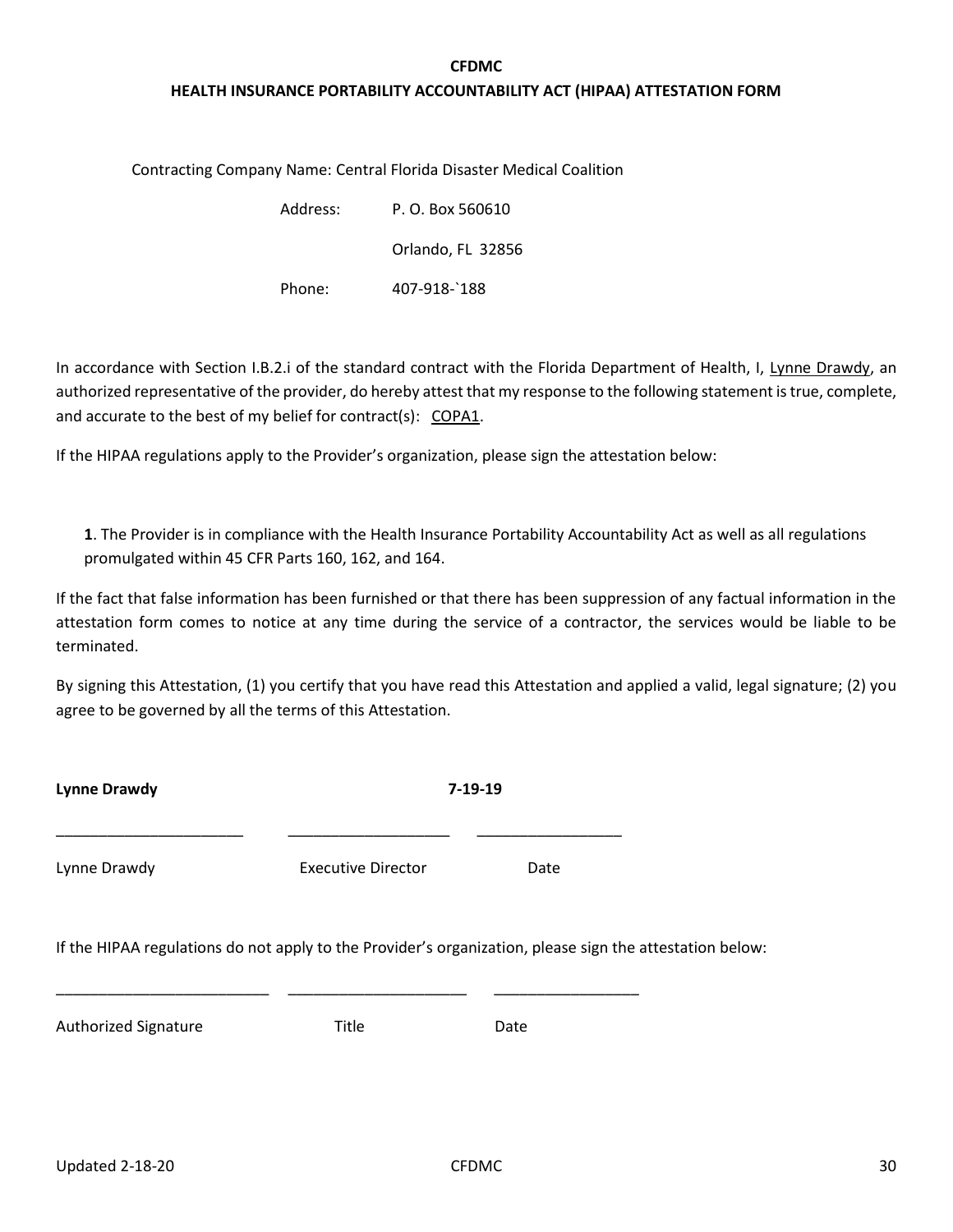#### **Central Florida Disaster Medical Coalition**

**Social Media Policy**

## **(recommended by a social media committee comprised of Rebecca Poston representing the Board, Addison Hassell representing the RMAT, and Collins Walker representing the Coalition)**

The purpose of the CFDMC social media guidelines is two-fold. First, the organization has an aim to protect our interests including, but not limited to, the privacy of our members and confidentiality regarding our business purpose, plans, partners, users and competitors. Second, these guidelines will help make respectful and appropriate decisions about work-related interactions with people on the Internet. These guidelines describe how the Central Florida Disaster Medical Coalition (CFDMC) makes use of social media. For the purpose of this document, the term "social media" shall refer to a website or platform that allows the creation and exchange of user-generated content. Examples include, but are not limited to, the following: Facebook, LinkedIn, Instagram, Pinterest Twitter, YouTube, blogs, wikis, message boards, video and photo sharing websites.

CFDMC uses social media to build relationships with the health care field, the media, and the public as part of our efforts to fulfill our mission. Our use of social media enables the CFDMC to dialogue with and educate our various audiences about health care disaster related issues and trends as they affect the Public Health and healthcare systems, and to ensure that the perspectives and needs of all members, partners, and vested entities within ESF8 are clearly articulated and understood. It is with these purposes in mind that the CFDMC has adopted these guidelines for social media use.

CFDMC's guidelines for social media use will continually evolve as association needs for, uses of and experience with social media evolves and as social media itself evolves.

## **RESPONSIBLE USE OF SOCIAL MEDIA ON BEHALF OF THE ASSOCIATION IS CRITICAL TO OUR SUCCESS**

The CFDMC's use of social media is closely tied to its mission of advocacy on behalf of the Public Health and Medical disciplines and, consequently, it is critical that the CFDMC's use of social media properly reflect the association's public policy views and positions. Therefore, the CFDMC's use of social media shall be under the general direction of the Executive Committee. The Executive Director will be the sole responsible party for using social media on behalf of the coalition, but also may for a general or for a specific purpose or time period specifically designate, appoint, authorize and/or otherwise approve, as appropriate, other Coalition staff and associates to serve as the official social media voice of the coalition. Such action by the Executive Director also may include, as appropriate, sanctioning the use of social media by individual members, member organizations, groups, and/or divisions of the CFDMC to the extent that the communication by the individual member, organization, group, and/or division is not inconsistent with the coalition's public policy views and positions. Before an employee or coalition member starts a social media initiative or project, he or she must submit the proposal to the Executive Director.

Notwithstanding the special role of Executive Director's oversight of social media relations outlined above, all CFDMC staff and members have a role in ensuring that social media is used responsibly on behalf of the coalition. All staff and members are encouraged to call to the attention of the Executive Director and/or responsible coalition authorities any issues, concerns or problems that might interfere with the association's responsible use of social media. Bringing the issue to the attention of the coalition immediately will enable the CFDMC to work toward an appropriate and timely resolution of the issue, concern or problem.

Updated 2-18-20 CFDMC 31 The CFDMC's use of social media reflects our official positions and views on public policy issues directly affecting our members. Consequently, the coalition wants to make it as easy as possible for others to be able to distinguish CFDMCendorsed and/or adopted official positions disclosed through social media from any personal positions and views of individual members. We also don't want to burden members or associates in any way "chill" their rights to freely express themselves whether it is the right to free speech under the First Amendment, rights under federal labor laws like the National Labor Relations Act or any other applicable legal right. Therefore, to guarantee full exercise of employees and members' rights while simultaneously ensuring that others can distinguish official coalition social media disclosures from an employee's or member's personal ones, we expect that only those authorized to speak on behalf of the Coalition in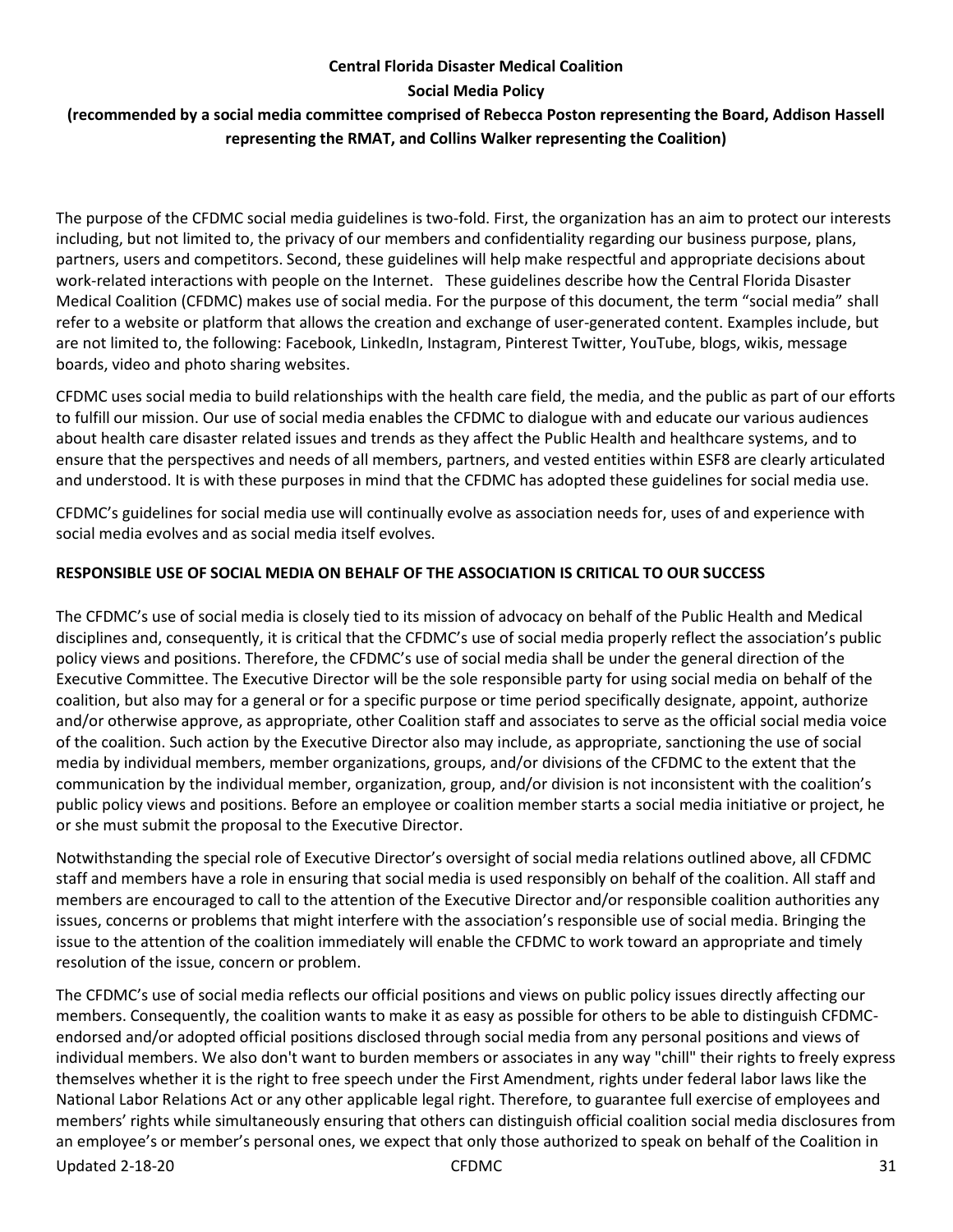an official capacity do so via social media channels without including a disclaimer. We also expect that all employees and members will continue to comply with other posted CFDMC policies.

Employees and members who are not authorized to speak on behalf of the CFDMC in an official capacity may share their opinions or thoughts about our company and company-related topics via social media channels as long as they include some appropriate disclaimer clearly acknowledging that their personal opinions do not reflect the policies, views and/or opinions of the association itself. In addition, employees who identify themselves as an AHA employee on a social media platform should include a disclaimer. Such disclaimers do not necessarily need to be included directly in the particular social media disclosure itself. However, disclaimers should be stated prominently and clearly once – preferably in the biography or about field – on the profile page of the social media account holder. Examples of appropriate social media disclaimers include:

- I work for the CFDMC, but the opinions [or views] expressed here are solely my personal opinions [or views].
- I am not speaking as the official spokesperson of the CFDMC, but my personal opinion is . . .

## **SOCIAL MEDIA IS ABOUT DIALOGUE WITH MEMBERS, MEDIA AND THE PUBLIC**

The CFDMC uses social media to create a dialogue about issues that affect Disaster Public health and Medical services; thus, the coalition welcomes as part of that dialogue anyone with any interest in issues affecting Disaster Public health and Medical services. However, we reserve the right to take appropriate actions against dialogue participants who fail to observe our guidelines respecting the proper use of our social media sites as outlined below.

## **SOCIAL MEDIA IS ABOUT CIVIL DISCOURSE**

- The CFDMC accepts responsibility for the content it posts on its social media sites and will not impersonate, mislead or purposely obscure the coalition's identity when using social media. Social media is about enhancing the coalition's credibility and reputation. The CFDMC also expects participants in dialogue on our social media sites to refrain from impersonating, misleading or purposely obscuring their identities.
- The CFDMC protects its own intellectual property and respects the intellectual property of others. We will not intentionally use copyrighted material without permission or use others' company or business name, logo or other trademark-protected materials in a manner that may mislead or confuse others with regard to the organization's brand or business affiliation. The CFDMC also expects that participants in dialogue on our social media sites to display the same respect for the intellectual property of the CFDMC and others. We will respond to clear and complete notices of alleged copyright or trademark infringement.
- The CFDMC recognizes the importance of maintaining the confidentiality of an individual's personal and medical data and we will not include, reference or reveal such personal data in dialogue on our social media sites. We expect participants in the dialogue on our social media sites to similarly respect confidentiality and to refrain from including, referring to or revealing individuals' personal or medical data.
- The CFDMC accepts differences and differing opinions about issues affecting the ESF8 and we strive to maintain a courteous, polite and professional dialogue about these issues even when we might disagree with opinions expressed by others. The CFDMC expects that participants in dialogue on the coalition's social media sites also will accept differences and differing opinions by responding in a respectful way when they disagree or have a difference of opinion.
- The CFDMC does not use social media to bully, intimidate or threaten others and we expect participants in dialogues on the association's social media sites to refrain from bullying, intimidation and threatening harm or violence to anyone, including threats directed to the coalition or any of its staff and members.
- The CFDMC does not use social media to defame the reputation of others and we will not tolerate the use of the coalition's social media sites by any dialogue participants in order to defame the reputation of the association, any individuals or groups of individuals, or any organization or business entity.
- The CFDMC does not publish or post profanity or obscene or pornographic communication on its social media sites. We do not tolerate the use of profanity or posting obscene or pornographic images by any participants in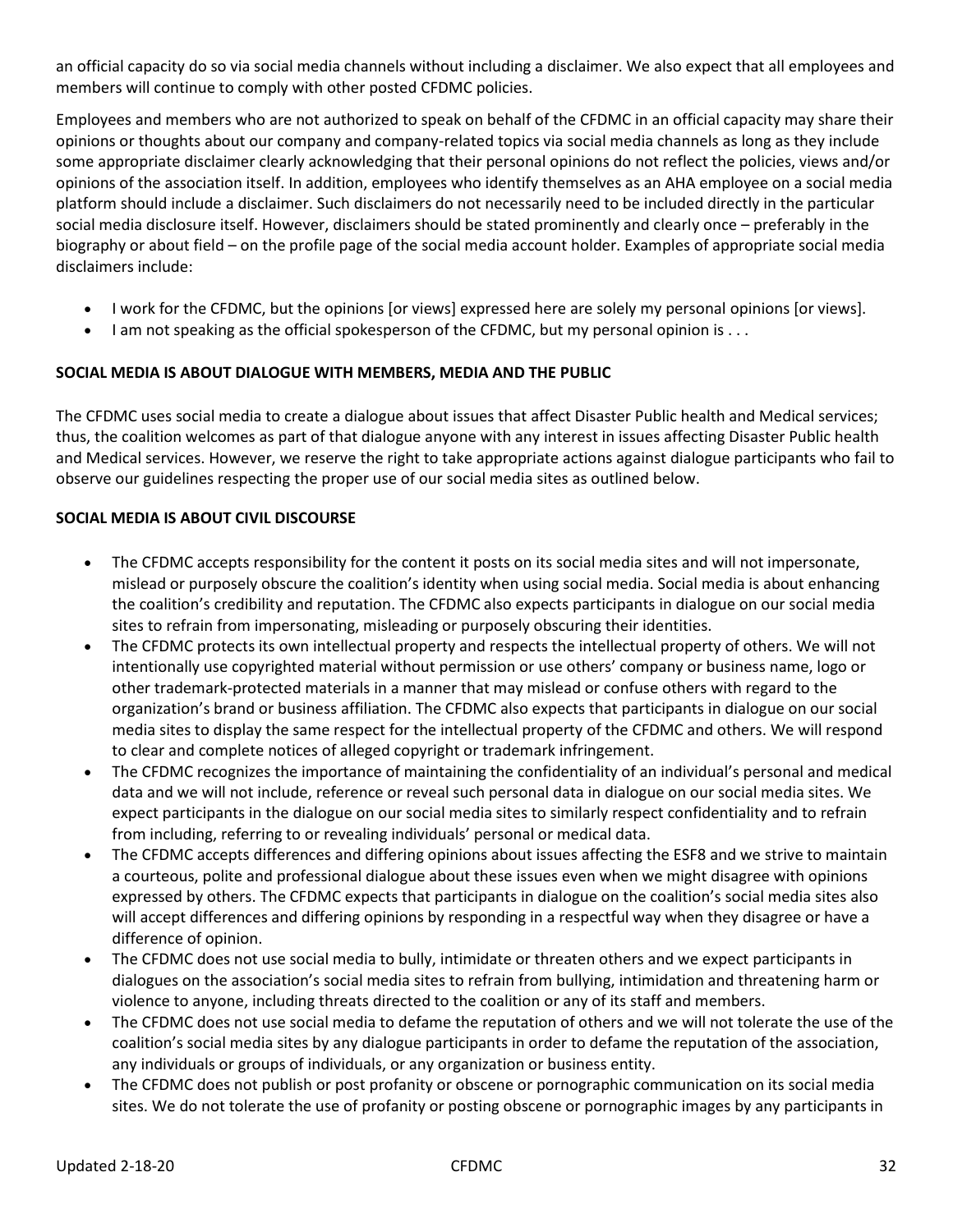the dialogue on the coalition's social media sites, whether in a user profile or background or in a response, comment, or message posting or response.

• The CFDMC intends that social media serve as an effective communications tool for the coalition and will refrain from spamming and other abusive uses of the social media technology/capability. We expect that participants in dialogue on the coalition's social media sites will properly use the technology/capabilities as an effective communications tool and will not engage in spam or other misuse of communications technologies/capabilities.

#### **THE CFDMC WILL TAKE APPROPRIATE ACTION TO CURB UNCIVIL SOCIAL MEDIA DIALOGUE**

The CFDMC does not tolerate social media dialogue that does not conform to reasonable standards of civility outlined above. The Coalition, therefore, will take appropriate steps to ensure that dialogue on the coalition's social media sites conform to such behavioral standards. Such steps may include blocking any user and ending any communication with the blocked user or involving proper law enforcement authorities, including when the association feels that an actual violent threat have been made.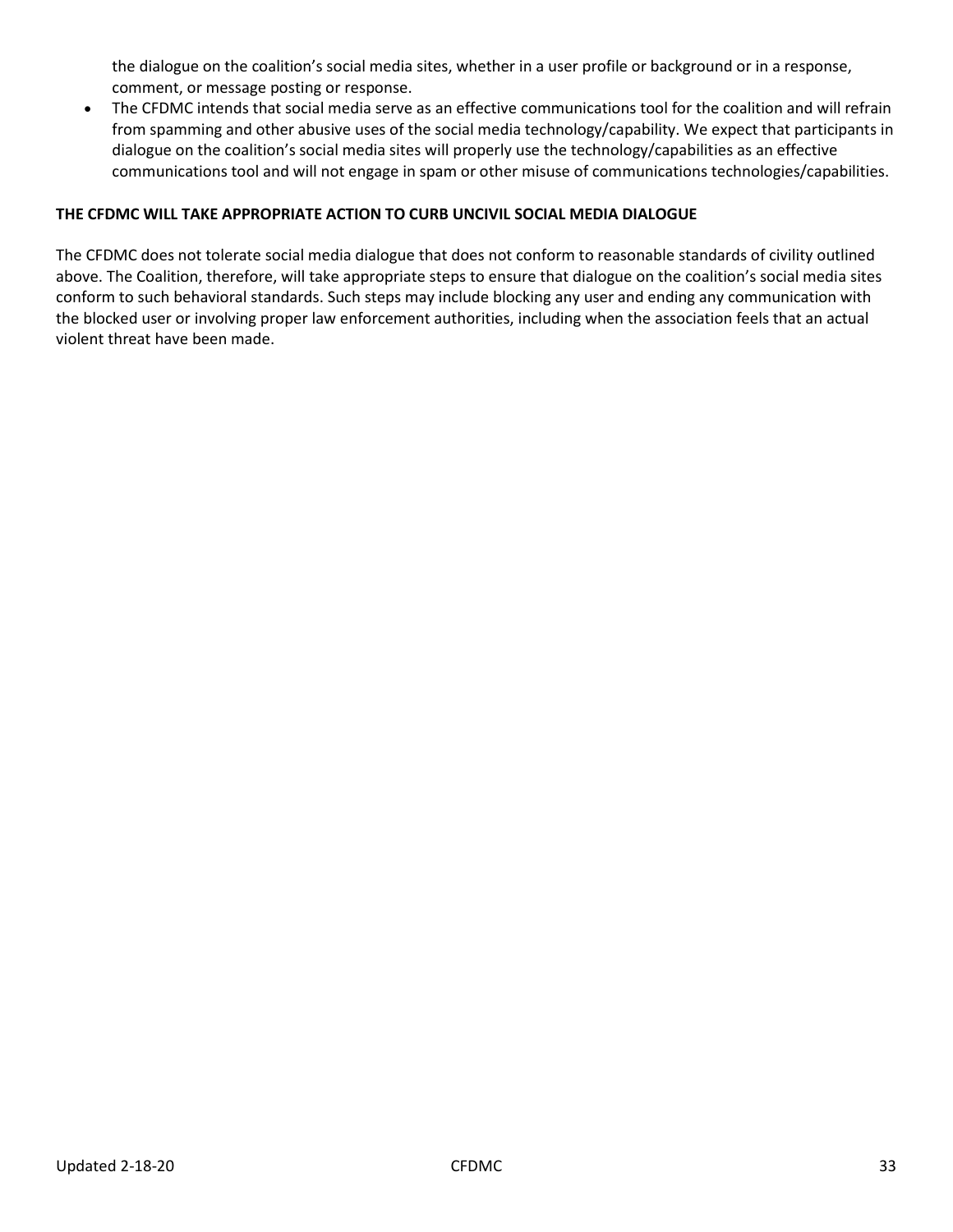#### **Central Florida Disaster Medical Coalition Travel Process**

**Travel expenses are authorized in coalition projects and approved by the Board in the annual work plan/budget process.** 

**Travel is managed using the Florida Department of Health travel guidelines and the approved DOH travel authorization and reimbursement forms.**

**Any individual seeking travel reimbursement must request and receive prior authorization by submitting a request to the Executive Director, who will provide the DOH travel guidelines and the authorization form (Exhibit 5 - State of Florida Authorization to Incur Travel Expenses), and reimbursement request form (Exhibit 6 - State of Florida Voucher for Reimbursement of Travel Expenses). The authorization form and reimbursement form must be completed as required by DOH policy and submitted to the Executive Director for approval. Reimbursement will be made within two weeks of submission properly completed forms.**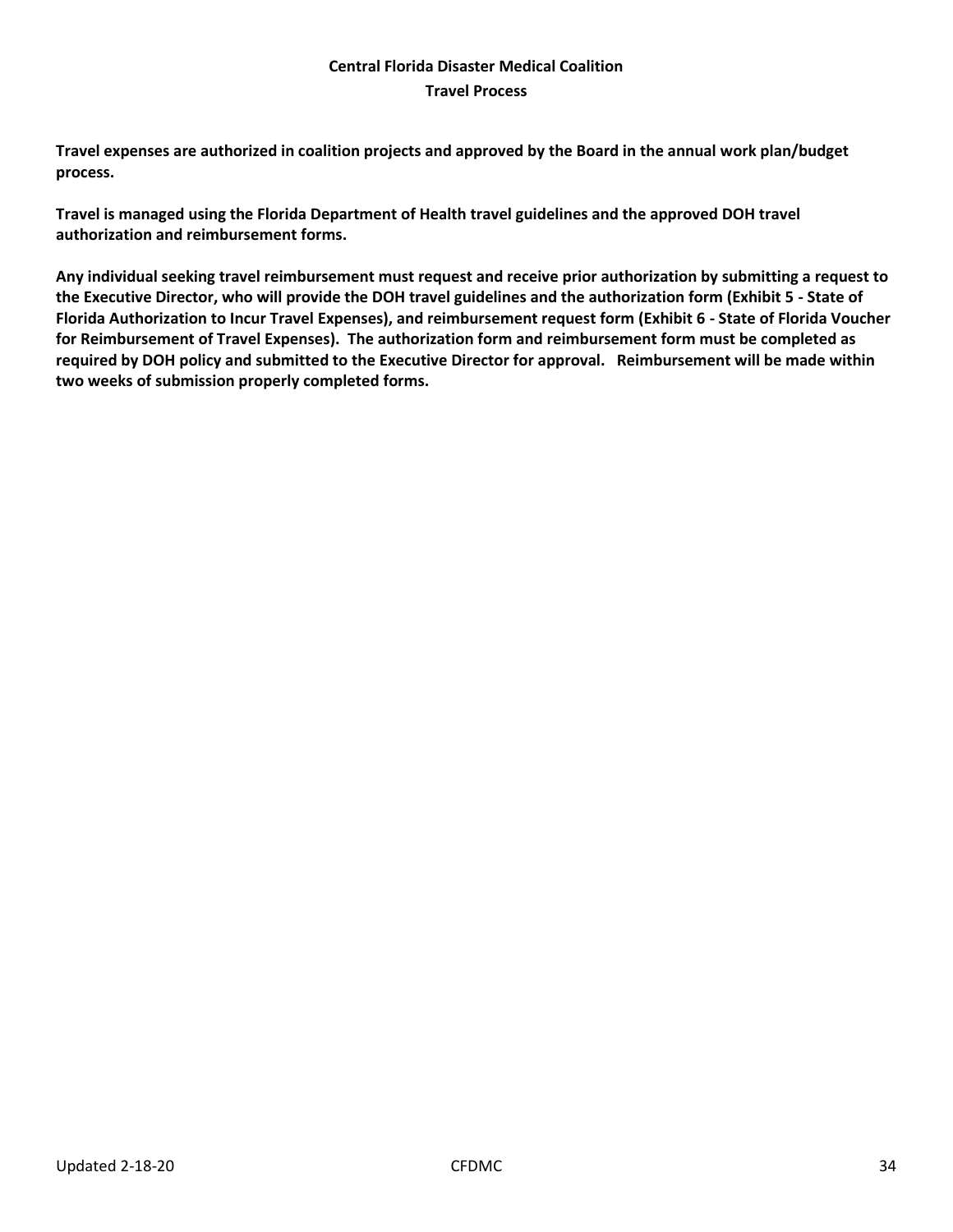#### Central Florida Disaster Medical Coalition Employment Policies

CFDMC will recruit and retain employees needed to build and sustain the ASPR Hospital Preparedness Program capabilities and meet all grant and contract deliverables. All employees will be cross trained to ensure redundancy and sustainability in required tasks. The current approved Coalition positions include:

#### Executive Director:

The Executive Director is responsible for ensuring that the Board's strategic directions are carried out. The Executive Director is appointed by and reports to the Executive Committee. The Executive Director serves on the Executive Committee as an ex-officio, non-voting Board Member, and serves as a liaison to local, regional and state groups. The Executive Director is responsible for the daily operation of the Coalition, including supervision of coalition staff, ensuring that all contract deliverables are met, and cross-training to ensure redundancy in all critical tasks and projects.

#### Project Manager:

The project manager is responsible for managing assigned projects designed to build, exercise and sustain operational readiness of the region's healthcare system, including facilitating development of response plans, trainings, exercises, and coalition response. The project manager reports to the Executive Director

#### Part-Time Administrative Specialist:

The Administrative Specialist provides administrative support in projects as assigned by the Executive Director, including membership updates, updating IRMS, and supporting committees and workgroups.

#### Regional Medical Assistance Team Administrative Officer:

The administrative officer is a member of the RMAT who is paid a monthly stipend to manage team recruitment and onboarding, to coordinate training and exercises, and to provide information needed for contract reports. The administrative officer reports to the team commander and must comply with all employee requirements.

See attached position descriptions for additional details for these positions.

In addition, the Coalition is developing a policy and process to recruit and utilize unpaid interns.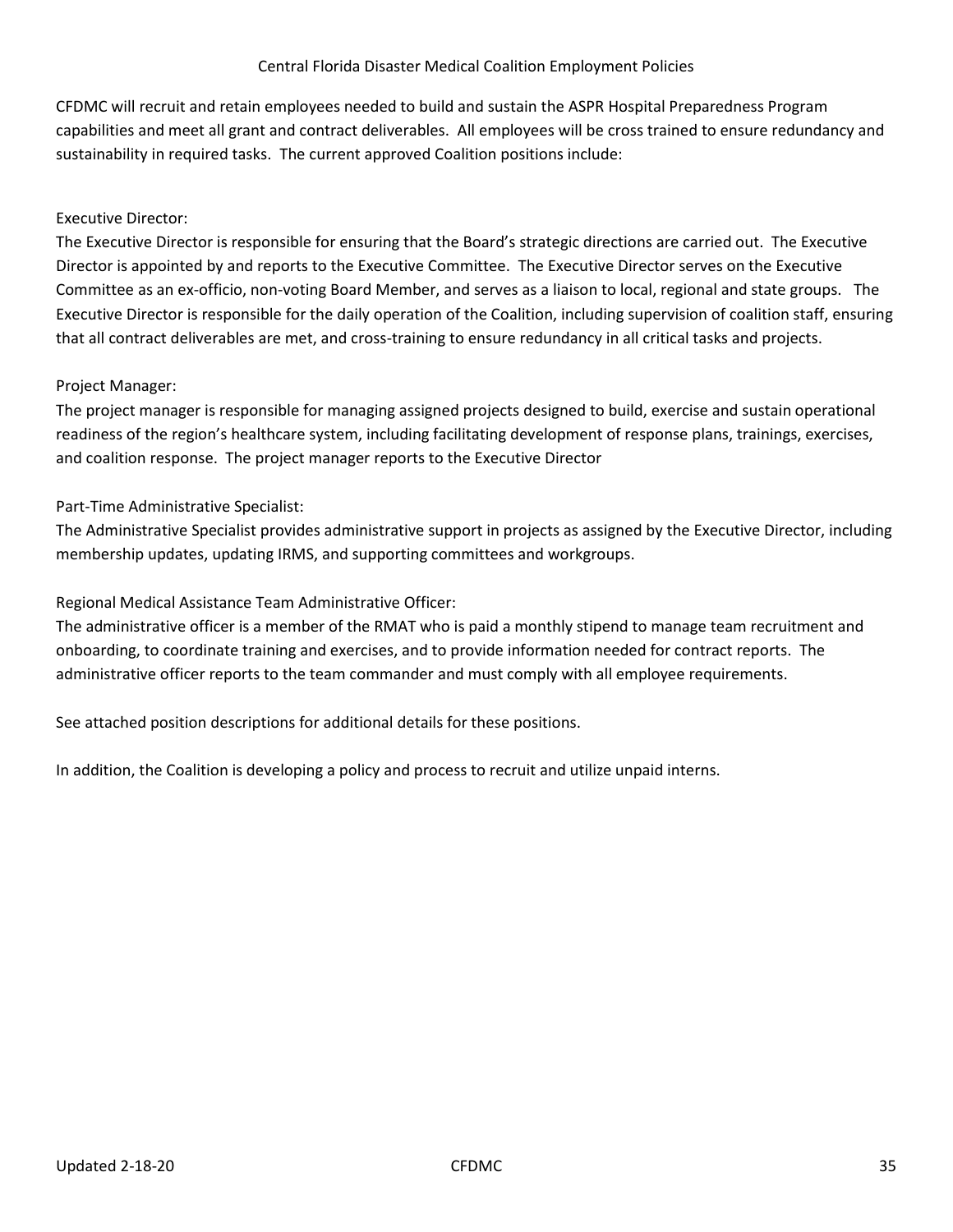## CFDMC Executive Director Position Description (meets requirements for ASPR HCC Readiness and Response Coordinator)

The CFDMC Executive Director is a full-time executive level position, hired by and reporting to the CFDMC Board of Directors. The Executive Director serves as an ex-officio, non-voting member of the Board. The Executive Director is responsible for the daily operation of the organization, carrying out the strategic direction set by the Board, including planning, training, exercising, and operational readiness of the region's healthcare system and the operational readiness, financial sustainability, evaluation, and ongoing development of the Central Florida Disaster Medical Coalition.

This is a telecommuting position; office space is offered at the Coalition warehouse, but the incumbent may choose to work virtually. The incumbent will be required to travel to meetings, and travel will be reimbursed at the state rate.

Specific responsibilities include:

- Hiring, training, managing and evaluating all CFDMC staff. This includes monthly feedback sessions with staff during the first six months of employment, quarterly feedback sessions thereafter, and annual performance evaluations
- Ensuring that all contract deliverables are submitted on time and meet contractual requirements.
- Achieving and sustaining the ASPR Hospital Preparedness Program capabilities and performance measures, as measured through the Coalition Assessment Tool.
- Participating in and supporting the response activities of the coalition and the region.
- Building and sustaining relationships with the region's healthcare and response leaders.
- Ensuring the long-term financial sustainability of the organization by seeking new funding sources, and integrating and leveraging all funding streams to create and sustain capabilities

The CFDMC Executive Director will ensure continuity of operations through a detailed CFDMC Order of Succession plan which outlines all CFDMC functions with an assigned lead staff member and two trained back-ups for each.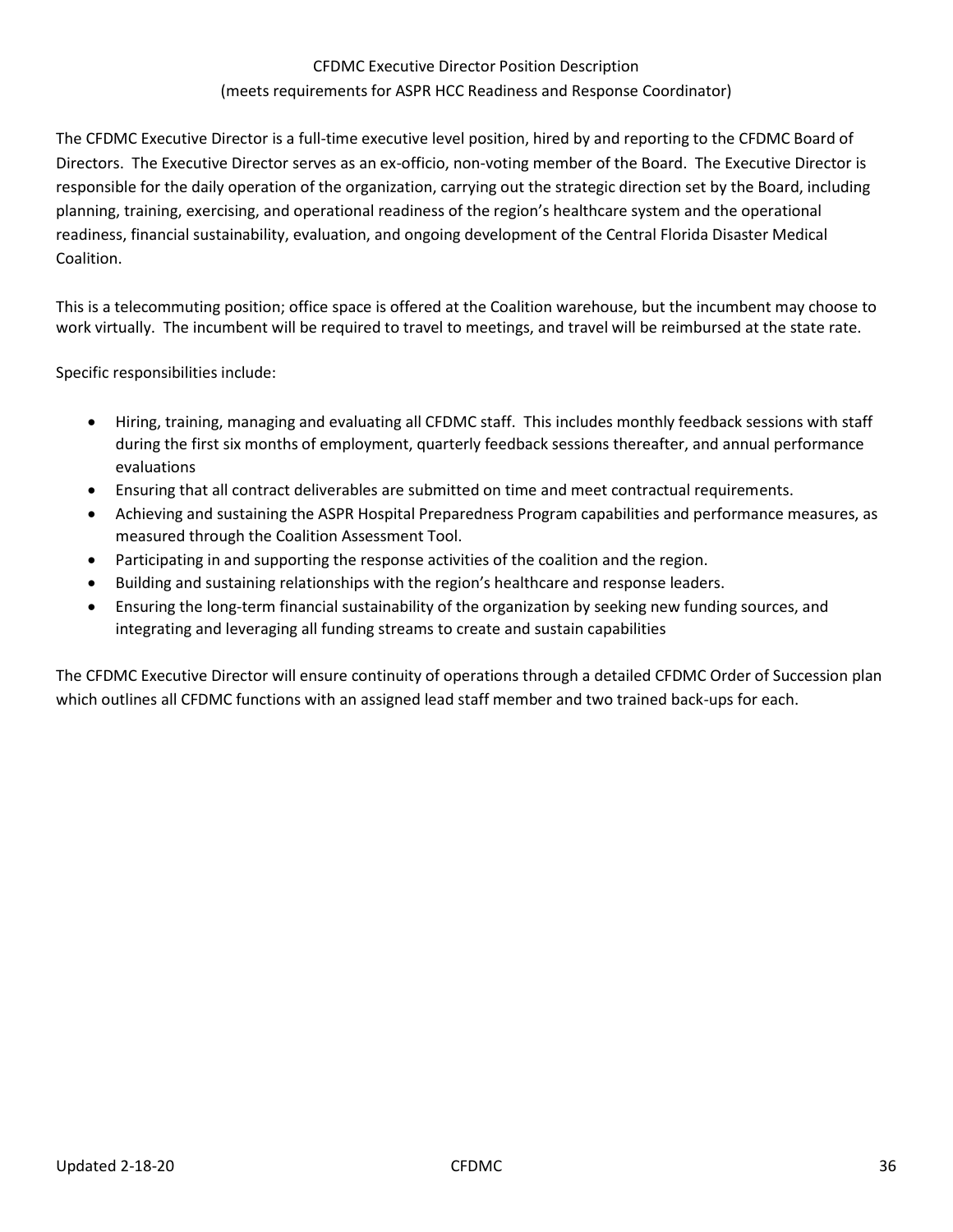#### **CFDMC Project Manager Position Description**

The CFDMC Project Manager is a full-time position, hired by and reporting to the CFDMC Executive Director. This is a high-level position which must function with minimal direct supervision while demonstrating accountability and productivity.

This is a telecommuting position; office space is offered at the Coalition warehouse, but the incumbent may choose to work virtually. The incumbent is expected to have access to a computer, Internet access, be adept with Microsoft Office applications and be willing to learn other software applications. The incumbent is expected to average 8 hours per workday and/or 40 hours per week during each month. The incumbent will be required to travel to meetings, and travel will be reimbursed at the state rate.

The Project Manager is responsible for managing assigned projects designed to build, exercise and sustain operational readiness of the region's healthcare system, including facilitating development of response plans, trainings, and exercises. Specific responsibilities and tasks are assigned based by the Executive Director and include:

- Ensuring that all assigned contract deliverables are submitted on time and meet contractual requirements.
- Participating in and supporting the response activities of the coalition and the region.
- Building and sustaining relationships with the region's healthcare and response leaders and coalition members.

The Project Manager may be delegated to act as the Executive Director upon written delegation by the Executive Director; the written delegation will specify specific authority. In an extended absence of the Executive Director, the Executive Committee will provide a letter delegating specific authority.

The Project Manager will be accountable for coalition resources provided (including equipment, identification, keys, etc.).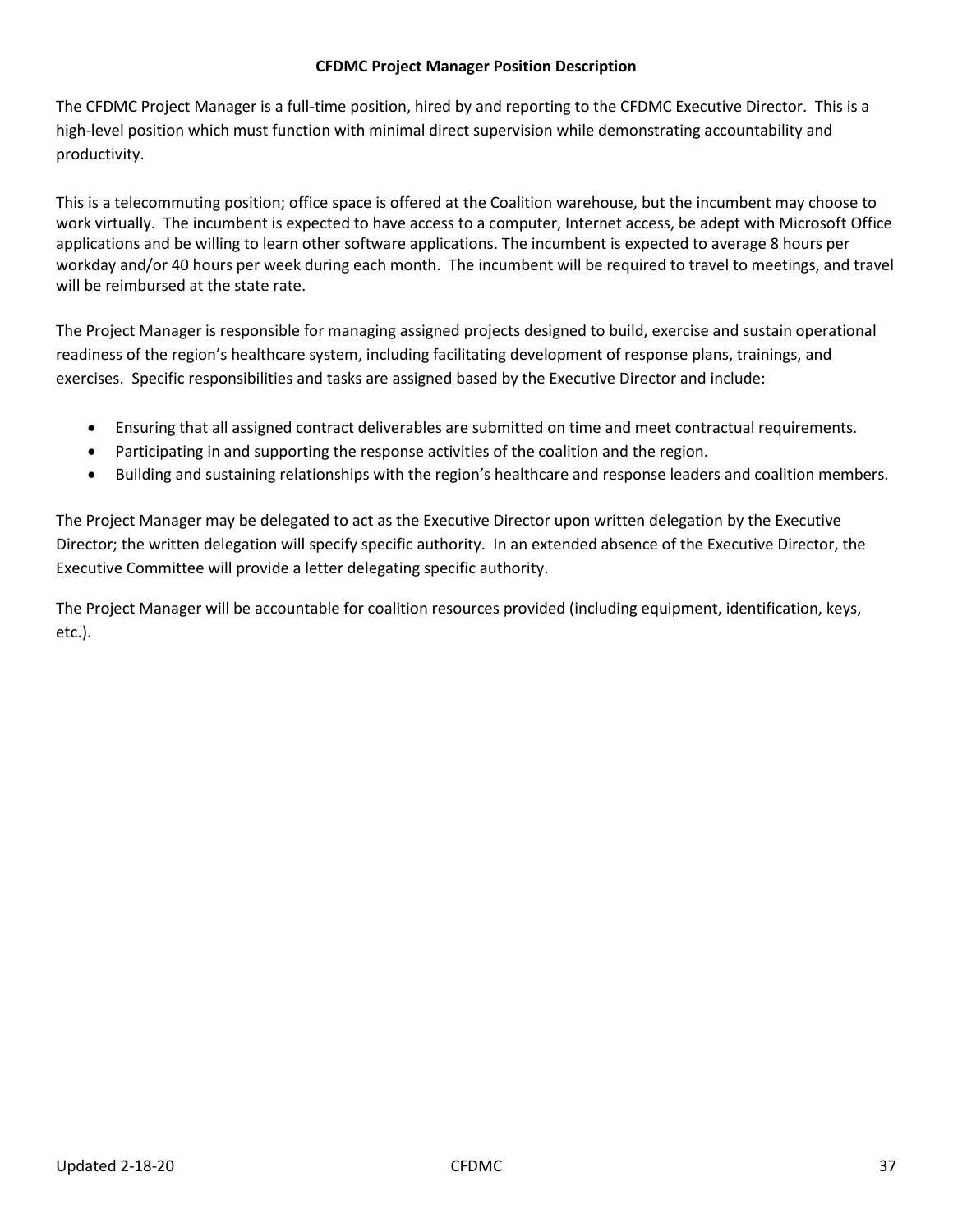#### CFDMC Administrative Specialist Position

This is a temporary, part-time position as an administrative specialist with the Central Florida Disaster Medical Coalition. The position is subject to renewal each fiscal year (July 1), dependent on coalition budget.

The incumbent is expected to demonstrate a high degree of independence in managing and completing assignments. The position reports to Lynne Drawdy, Executive Director. This is a telecommuting position; no office space or equipment is provided. The incumbent is expected to have access to a computer, Internet access, be adept with Microsoft Office applications and be willing to learn other software applications. There may be times when the incumbent is expected to travel to meetings. Travel will be reimbursed at the state rate.

The pay rate for this position is \$20.00 per hour for up to ten hours per week in completing assigned tasks. There are no benefits with this position. The incumbent is required to submit a monthly timesheet detailing tasks completed, and hours worked, submitted on the last day of each month. Payroll is direct deposited on the 10<sup>th</sup> of the following month.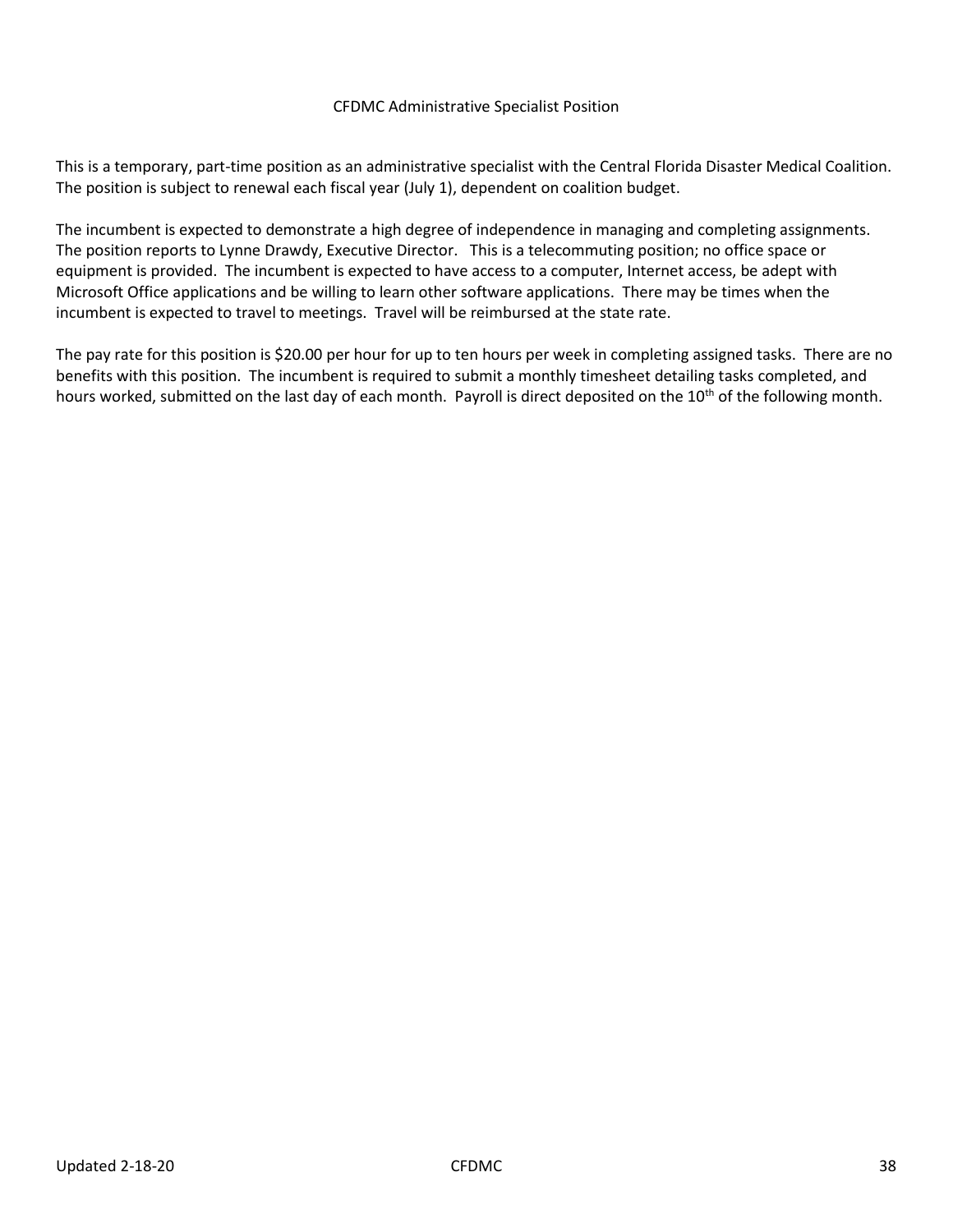## **Central Florida Disaster Medical Coalition E-Verify Policy**

The Central Florida Disaster Medical Coalition (CFDMC) complies with all laws and regulations related to verifying employment eligibility. As a State of Florida vendor, CFDMC is an E-Verify employer.

#### **Policy Statement**

Federal law requires all employers to verify the identity and employment eligibility of all persons hired to work in the United States. Accordingly, Section 1 of the Form I-9 must be completed on or before an employee's first working day and all new employees will be required to complete fully the I-9 verification process and produce the appropriate documentation within three business days of starting work. All offers of employment are contingent upon a candidate's fulfillment of this requirement and a failure to do so will result in termination.

As an E-Verify employer, CFDMC will provide the Social Security Administration (SSA) and, if necessary, the Department of Homeland Security (DHS), with information from each new employee's Form I-9 to confirm work authorization.

#### CFDMC will:

- Follow E-Verify procedures for each newly hired employee while enrolled/participating in E-Verify.
- Notify each job applicant of E-Verify participation.
- Clearly display the 'Notice of E-Verify Participation' and 'Right to Work' posters in all languages supplied by DHS.
- Complete Form I-9, Employment Eligibility Verification, for each newly hired employee before creating a case in E-Verify.
- Ensure that all Form I-9 List B identity documents have a photo.
- Create a case for each newly hired employee no later than the third business day after he or she starts work for pay.
- Obtain a Social Security number (SSN) from Form I-9 for each newly hired employee.
- Provide each employee with notice of and the opportunity to contest a Tentative Non-confirmation (TNC).
- Not terminate the employee during the E-Verify verification process because he or she receives a TNC.
- Ensure that all personally identifiable information is safeguarded.
- Clearly display the 'Notice of E-Verify Participation;' 'Right to Work' posters provided by DHS:
- Applicants must complete the I-9 prior to their first day of employment. CFDMC will submit information via E-Verify within three days of employment. Employment is contingent upon satisfactorily completing the Form I-9 and E-Verify process.
- CFDMC must retain a valid I-9 for all its active employees. Once an employee has terminated, I-9s are retained for three years from the original start date or 1 year beyond the employee's termination date, whichever date is later.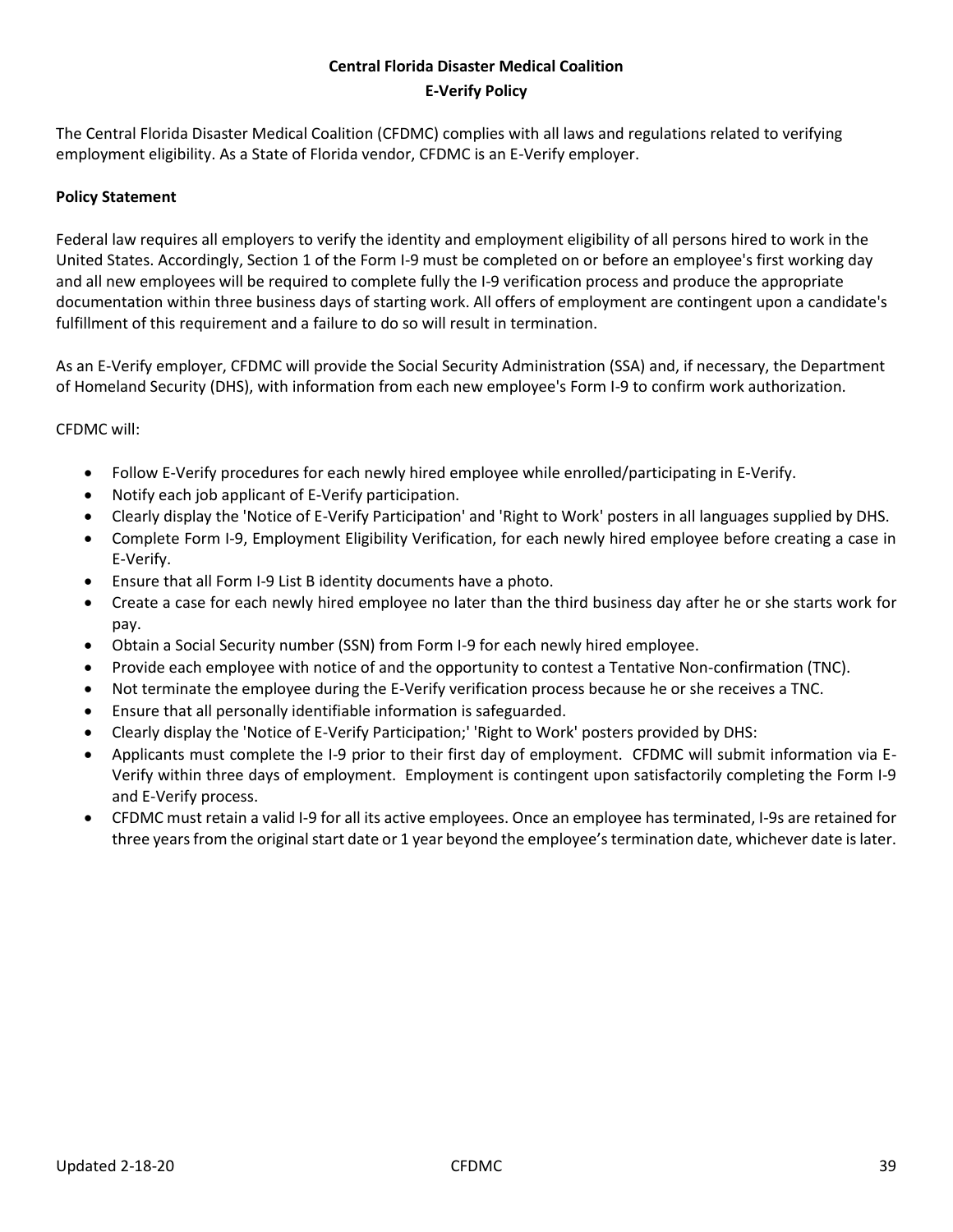#### **Employee Benefits**

Full-time coalition employees are eligible for the following benefits:

- There are nine paid holidays each year (see DOH observed holidays schedule).
- Five paid sick days annually (accruing at 3.2 hours per month) that can roll over from year to year, if unused. Sick days will cap at 30 days and should accrue monthly starting with the pay period associated with the hire date. Accrued sick days are not payable at separation from CFDMC.
- Ten vacation days a year (accruing at 6.4 hours per month) and should accrue monthly starting with the pay period associated with the hire date. Employees may carry over no more than 5 days to the next year and accrued vacation caps at 15 days. Accrued vacation up to 15 days is payable at separation from CFDMC.
- No other benefits are currently available to coalition employees.

#### **Employee Expectations/Feedback**

The Executive Director will provide job-specific expectations for each position and will provide regular feedback to employees. A formal written performance appraisal will be provided annually each July. Poor performance will require a written performance improvement plan with documented meetings until the performance is deemed acceptable.

#### **Timesheets and Payroll**

The pay period for coalition employees is monthly. Employees are required to submit a Coalition timesheet no later than the 5<sup>th</sup> day of the following month. Timesheets include a detailed daily listing of tasks performed/completed and hours worked. Payroll is direct deposited on the 10<sup>th</sup> day of the following month.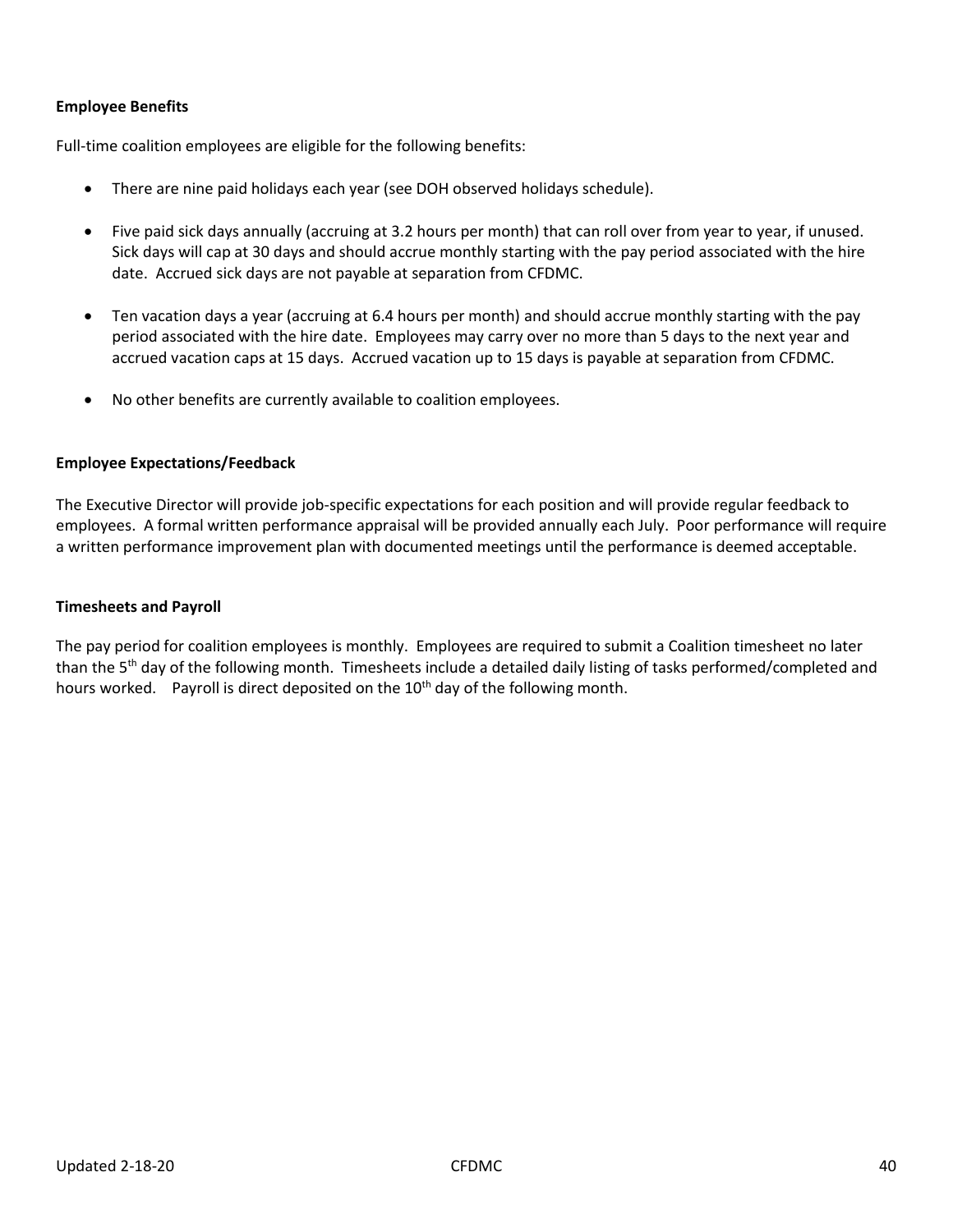## **Central Florida Disaster Medical Coalition Equal Employment Opportunity & ADA Policy June 30, 2018 (Contract Requirement 1.B.2.g)**

#### **Equal Employment Opportunity**

The Central Florida Disaster Medical Coalition (CFDMC) is committed to equal employment opportunity. We will not discriminate against employees or applicants for employment on any legally recognized basis including but not limited to veteran status, uniform service member status, race, color, religion, sex, national origin, age, physical or mental disability, genetic information and or any other protected class under federal or state statute.

Employees may discuss equal employment opportunity related questions with the Executive Director or the board of directors.

#### **Americans With Disabilities Act**

CFDMC is committed to providing equal employment opportunities to qualified individuals with disabilities; this may include providing reasonable accommodation where appropriate in order for an otherwise qualified individual to perform the essential functions of the job. It is the employee's responsibility to notify the supervisor of the need for an accommodation. Upon doing so the supervisor may ask the employee for input or the type of accommodation believed to be necessary or the functional limitations caused by the disability. Also, when appropriate, CFDMC may need the employee's permission to obtain additional information from the physician, or other medical, or rehabilitation professionals. CFDMC will not seek genetic information in connection with the request for accommodation. All medical information received by CFDMC in connection with a request for accommodation will be treated as confidential.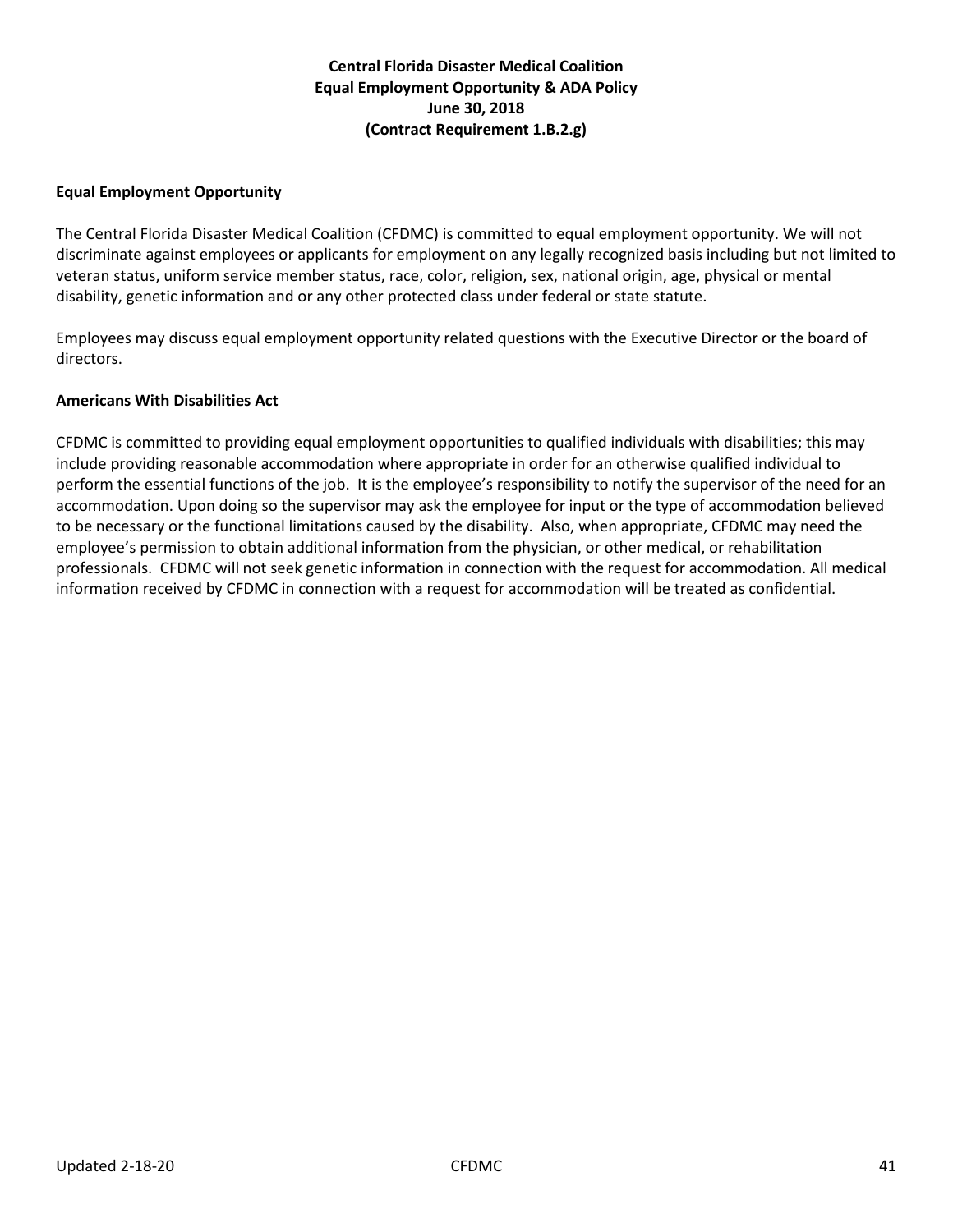## **Central Florida Disaster Medical Coalition Smoking Policy June 30, 2018 (Contract Requirement 1.B.2.h)**

#### **Smoking in the Workplace Policy**

In keeping with our intent to provide a safe and healthful environment and in accordance with the Pro-Children Act of 1994, smoking is prohibited in all facilities housing the Central Florida Disaster Medical Coalition (CFDMC). Smoking is defined as possession of a lighted cigarette, lighted cigar, e-cigarettes, or other tobacco product. This policy applies equally to all employees, customers and visitors.